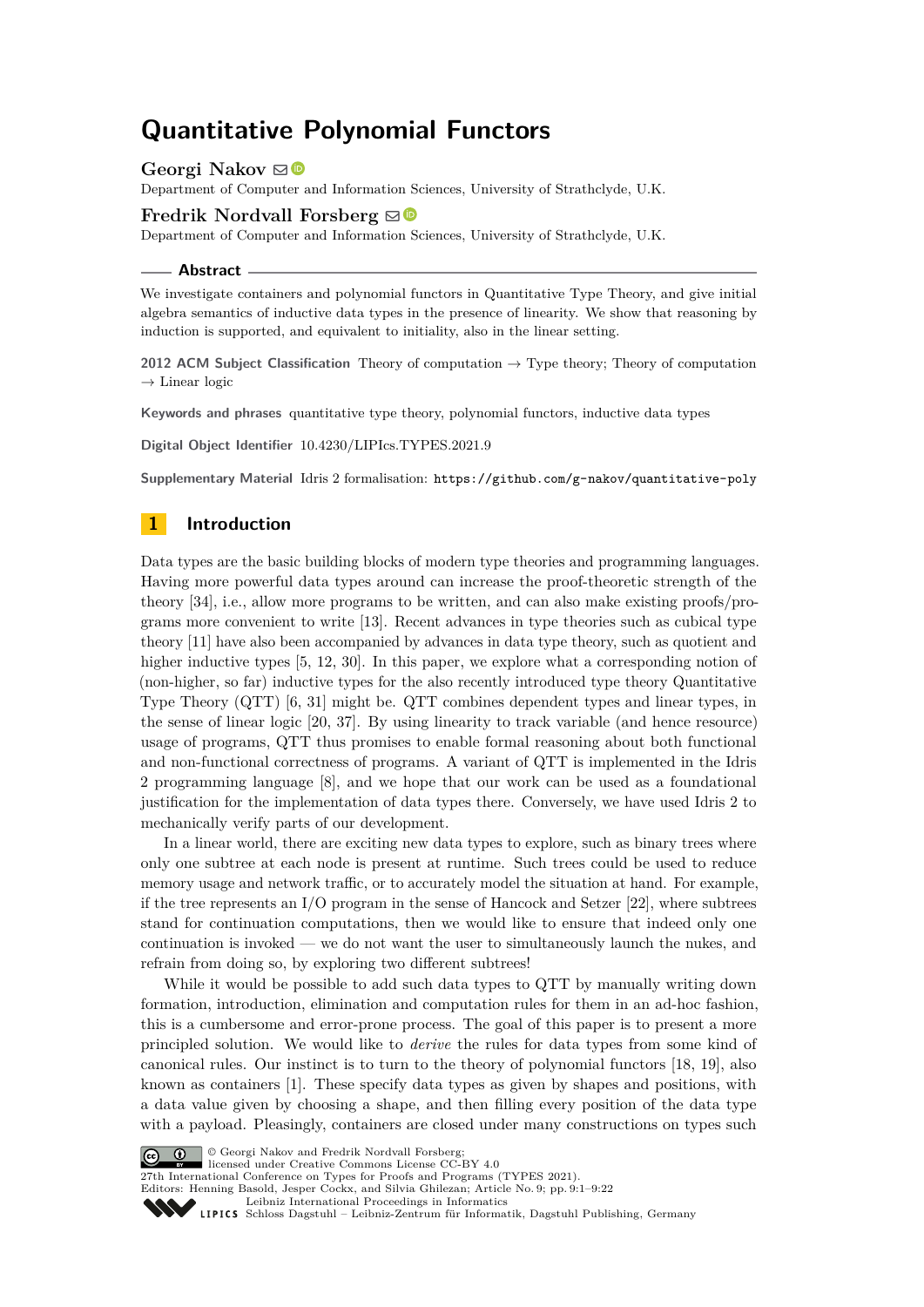### **9:2 Quantitative Polynomial Functors**

as products and coproducts, and so all strictly positive data types can be reduced to (fixed points of) containers in "traditional" type theory [\[2,](#page-19-4) [15,](#page-20-7) [25\]](#page-21-4).

Hence we present a quantitative version of containers, replacing dependent pair types with dependent tensor types, and function spaces with linear function spaces. Fixed points of such containers now more or less immediately admit formation and introduction rules for their corresponding data types, but what about the elimination and computation rules? Our main technical contribution is to show that the problem of providing an elimination rule for fixed points of such containers can be reduced to the problem of proving initiality in a category of algebras. For traditional data types, this is well known [\[23,](#page-20-8) [7\]](#page-19-5), and our proof is a linear refinement of the traditional proof — pairs with "unused" first components play a key role in the construction.

Is that the end of the story? Unfortunately not! Ordinary containers are useful as a foundation for data types in traditional type theory exactly since all strictly positive data types can be reduced to them. However when we try to replicate this reduction for quantitative data types, we hit a snag: in the quantitative setting, it is no longer the case that every strictly positive type is isomorphic to a quantitative container, because of the splitting up of connectives into additive and multiplicative variants. Quantitative containers still serve as an instructive special case of quantitative data types, but they do not cover every interesting example. Instead, we define quantitative polynomial functors as inductively generated from a grammar containing constants, the identity, and sums and products. We can show that also for this class of functors, elimination rules are supported if and only if the algebra is initial. The proof is similar to the proof for quantitative containers, but now further complicated by having to also do induction on the generation according to the polynomial functors grammar.

Our second major contribution is to show that finitary polynomial functors indeed have initial algebras in Atkey's linear realisability model of QTT  $[6, § 4]$  $[6, § 4]$ . This is a model where types are interpreted as *assemblies*, i.e., sets whose elements are assigned realisers from a combinatory algebra of (untyped) linear programs. We construct the initial algebras in two stages: first we consider the initial algebra of the polynomial functor in the category S*et*, which is known to exist. We then use the initiality of the algebra in S*et* to both define the realisability relation, and to prove that the algebra map and mediating morphism into other algebras are realised — this constructs an initial algebra also in the category of assemblies. Putting our contributions together, we have thus defined a syntactic class of polynomial data types, and shown that QTT extended with rules for them, including dependent elimination rules, can be soundly interpreted in Atkey's realisability model.

### **Structure of the paper**

In Section [2,](#page-2-0) we recall the syntax and semantics of QTT, including a sketch of a realisability model. In Section [3,](#page-8-0) we review the traditional theory of initial algebras and containers. We then move from containers to quantitative containers in Section [4,](#page-10-0) and prove that initiality is equivalent to dependent elimination for them. In Section [5,](#page-13-0) we generalise quantitative containers to inductively generated quantitative polynomial functors, and show that also for them, initiality is equivalent to dependent elimination. We finally construct initial algebras of finitary quantitative polynomial functors in the aforementioned realisability model.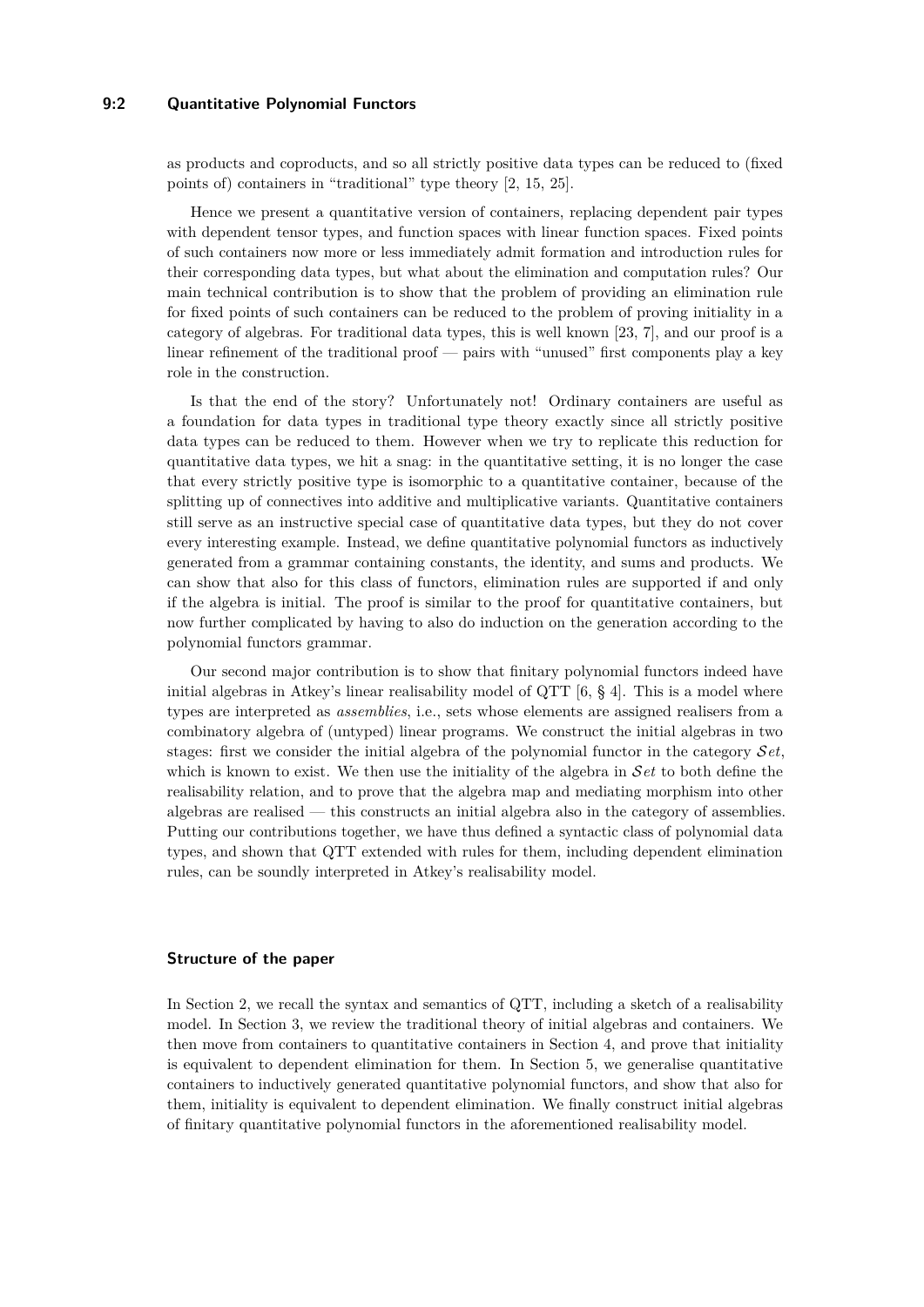### **Partial Idris 2 formalisation**

We have formalised the basic definitions and results from Section [4](#page-10-0) and Section [5](#page-13-0) in Idris 2, most notably including a verification of Theorem [16](#page-12-0) and the induction-from-initiality direction of Theorem [26.](#page-16-0) We make use of Idris 2's implementation of linearity to faithfully model quantitative containers and quantitative polynomial functors, and to verify that the morphisms we construct, such as  $\text{dist}_F$  from Lemma [24,](#page-16-1) really are linear. It was helpful to have Idris 2 guide us by the quantity information *during* the construction of the proofs for example, feedback from Idris 2 made us realise the correct definition of lifting of constant functors in Definition [20.](#page-14-0)

The code can be found at <https://github.com/g-nakov/quantitative-poly>.

# <span id="page-2-0"></span>**2 Quantitative Type Theory**

In this section, we give a brief introduction to the syntax and semantics of QTT, and present the typing rules for the type formers we will use. For a detailed presentation, see Atkey [\[6\]](#page-19-1). In contrast to dependent linear/non-linear type theories [\[9,](#page-20-9) [29\]](#page-21-5), QTT maintains a single context in which variables can both contribute to type formation, and be marked as a linear resource. This is in line with recent work by Fu, Kishida and Selinger [\[17\]](#page-20-10), and Abel and Bernardy [\[3\]](#page-19-6). See also Choudhury, Eades III, Eisenberg and Weirich [\[10\]](#page-20-11), and Orchard, Liepelt and Eades III [\[32\]](#page-21-6) for similar approaches.

# **2.1 Syntax of Quantitative Type Theory**

The main difference between quantitative and ordinary type theory is that variables in quantitative type theory contexts are annotated with resources, intuitively governing how many times they can be used. These resource annotations are drawn from a semiring, satisfying some additional axioms that are needed for the typing rules to make sense.

▶ **Definition 1.** *A* resource semiring *is a structure*  $R = \langle R, +, \cdot, 0, 1 \rangle$ *, such that*  $\langle R, +, 0 \rangle$  *is a* monoid,  $\langle R, \cdot, 1 \rangle$  *is a commutative monoid, with*  $\cdot$  *distributing over* +*, such that for every*  $\rho, \pi \in R$ ,  $\rho \cdot \pi = 0$  *if and only if*  $\rho = 0$  *or*  $\pi = 0$ *, and such that*  $\rho + \pi = 0$  *implies*  $\rho = \pi = 0$ *.* 

Examples of resource semirings are given by the natural numbers with ordinary addition and multiplication, and the "zero-one-many" resource semiring  $\langle 0, 1, \omega^{\langle} \rangle, +, \cdot, 0, 1 \rangle$  with  $x + \omega^{\le} = \omega^{\le} + x = \omega^{\le}$ ,  $1 + 1 = \omega^{\le}$ , and  $\omega^{\le} \cdot \omega^{\le} = \omega^{\le}$ .

Fixing a semiring *R*, a QTT term judgement has the following form:

$$
x_1 \stackrel{\pi_1}{\colon} S_1, x_2 \stackrel{\pi_2}{\colon} S_2, \dots x_n \stackrel{\pi_n}{\colon} S_n \vdash M \stackrel{\sigma}{\colon} T
$$

with  $\pi_i \in R$  and  $\sigma$  restricted to either  $\sigma = 0_R$  or  $\sigma = 1_R$ . The list of variables  $x_i$  on the left of the turnstile forms the context of the judgement. The resource semiring operations can be lifted pointwise to contexts:

$$
\pi(\Gamma, x \stackrel{\rho}{:} S) = \pi \Gamma, x \stackrel{\pi \rho}{:} S
$$
  

$$
(\Gamma_1, x \stackrel{\rho_1}{:} S) + (\Gamma_2, x \stackrel{\rho_2}{:} S) = (\Gamma_1 + \Gamma_2), x \stackrel{\rho_1 + \rho_2}{:} S, \text{ if } 0\Gamma_1 = 0\Gamma_2.
$$

In typical dependent type theory fashion, the variables  $x_i$  are available for forming both types and terms. Each variable  $x_i$  is annotated with a resource  $\pi_i$  denoting how many times *x<sup>i</sup>* must be used *computationally* in the term *M* on the right hand side of the turnstile. In contrast, the calculus is set up so that types are always formed in contexts of the form  $0\Gamma$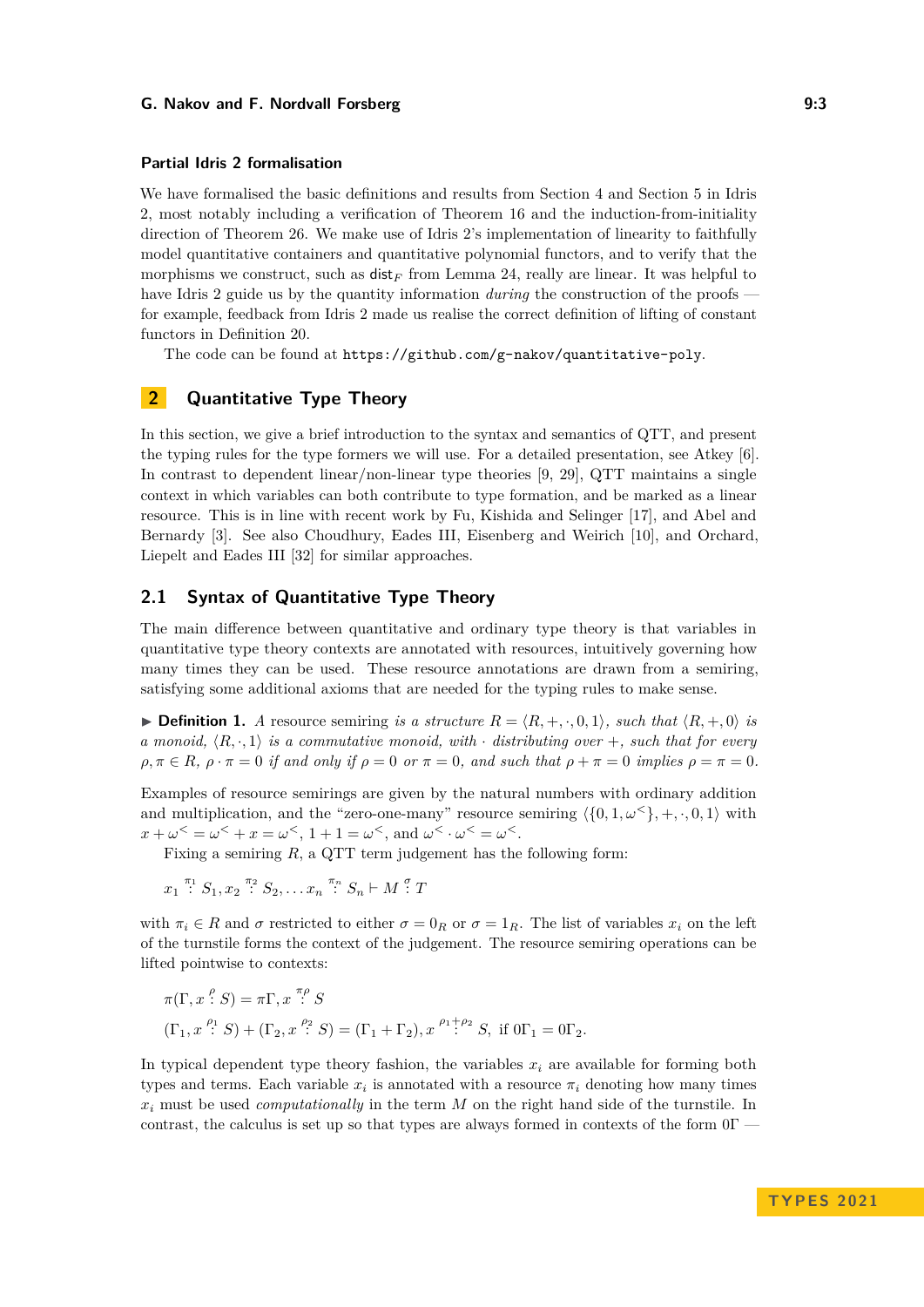<span id="page-3-0"></span>
$$
\overline{0\Gamma \vdash \mathbf{I} : \mathsf{Type}} \quad \overline{0\Gamma \vdash \top : \mathsf{Type}} \quad \overline{0\Gamma \vdash \mathbf{0} : \mathsf{Type}}
$$
\n
$$
\overline{0\Gamma \vdash \star : \mathbf{I}} \quad \overline{0\Gamma \vdash \star : \mathsf{Type} \quad \Gamma_1 \vdash m : \mathbf{I} \quad \Gamma_2 \vdash n : S[\star/x]} \quad \overline{\Gamma \vdash \star : \top} \quad \overline{\Gamma \vdash m : \mathbf{0}}
$$
\n
$$
\overline{0\Gamma \vdash \star : \mathbf{I}} \quad \overline{\Gamma_1 + \Gamma_2 \vdash \text{ let } \star = m \text{ in } n : S[m/x]} \quad \overline{\Gamma \vdash \star : \top} \quad \overline{\Gamma \vdash \text{abort } m : B}
$$

#### **Figure 1** Type formation and rules for basic types

type formation consume no resources. The distinction between computational and "vacuous" usage is marked explicitly by the annotation  $\sigma$  on the term  $M$  in the conclusion, which can only be 0 or 1. Such a restriction is needed to retain admissibility of substitution and effectively splits the theory in two fragments. Terms in the 0 fragment bear no computational content, consume no resources, and are available at any point in a derivation, while the inhabitants of the 1 fragment are computationally relevant, but need sufficient resources to be constructed. The following meta-result, which states that "zero needs nothing", is useful for constructing derivations in the 0 fragment, basically without worrying about resource usage:

**► Lemma 2** (Atkey [\[6\]](#page-19-1)). *If*  $\Gamma \vdash M$   $\stackrel{0}{\colon} S$ , then  $\Gamma = 0\Gamma$ .

From now on, we follow the following conventions: Types are formed in the 0 fragment, but we may omit the 0 annotation, that is, we may write  $0\Gamma \vdash S$ : Type for  $0\Gamma \vdash S$ <sup>0</sup>. Type. Any other judgement takes place in the 1 fragment, unless explicitly annotated otherwise, and we suppress the annotation on the conclusion — that is,  $\Gamma \vdash M : S$  should be read as  $\Gamma \vdash M \stackrel{1}{\colon} S$ . Scaling the context by 0 yields the corresponding rule in the 0 fragment. We further assume that contexts are well formed; for example, we only consider the context  $\Gamma_1 + \Gamma_2$  if  $0\Gamma_1 = 0\Gamma_2$ .

As an example, consider the type family  $\text{Fin}: \mathbb{N} \to \text{Type of finite types. It has formation}$ rule

$$
\frac{0\Gamma \vdash n \stackrel{0}{\colon} \mathbb{N}}{0\Gamma \vdash \mathsf{Fin}(n) : \mathsf{Type}}
$$

where we ask for 0 copies of  $n : \mathbb{N}$ , since this  $n$  occurs in a type. The introduction rules are

$$
\frac{0\Gamma\vdash n\stackrel{0}{:}\mathbb{N}}{0\Gamma\vdash {\sf zero}: \mathsf{Fin}(n+1)}\qquad\qquad \frac{0\Gamma\vdash n\stackrel{0}{:}\mathbb{N}\qquad \Gamma\vdash m:\mathsf{Fin}(n)}{\Gamma\vdash {\sf suc}(m):\mathsf{Fin}(n+1)}
$$

where again  $n : \mathbb{N}$  does not require any resources, since it occurs only in a type. We omit the elimination rule here, since we will not make use of it further. Rules for other basic types can be found in Figure [1;](#page-3-0) the type **I** was considered by Atkey [\[6,](#page-19-1) §2.1.3], whereas ⊤ and **0** are first described for QTT here. The monoidal unit type **I** contains no information, and hence it is always possible to construct an element  $\star : I$  at no cost, or use the elimination rule to discard such an element. The terminal type ⊤ superficially looks very similar to the monoidal unit **I**, but note that it is possible to construct *⋆* : ⊤ (we reuse the same syntax *⋆* for the term as for **I**) even in non-zero contexts, which makes it terminal. There is no elimination rule. Dually the empty type **0** allows elimination into any other type.

Rules for type formers are given in Figure [2;](#page-4-0)  $(x \stackrel{\rho}{\cdot} S) \otimes T$  and  $(x \stackrel{\rho}{\cdot} S) \rightarrow T$  were considered by Atkey, and  $(x : S) \& T$  was introduced by Svoboda [\[35\]](#page-21-7), whereas  $S \oplus T$  is new to QTT, as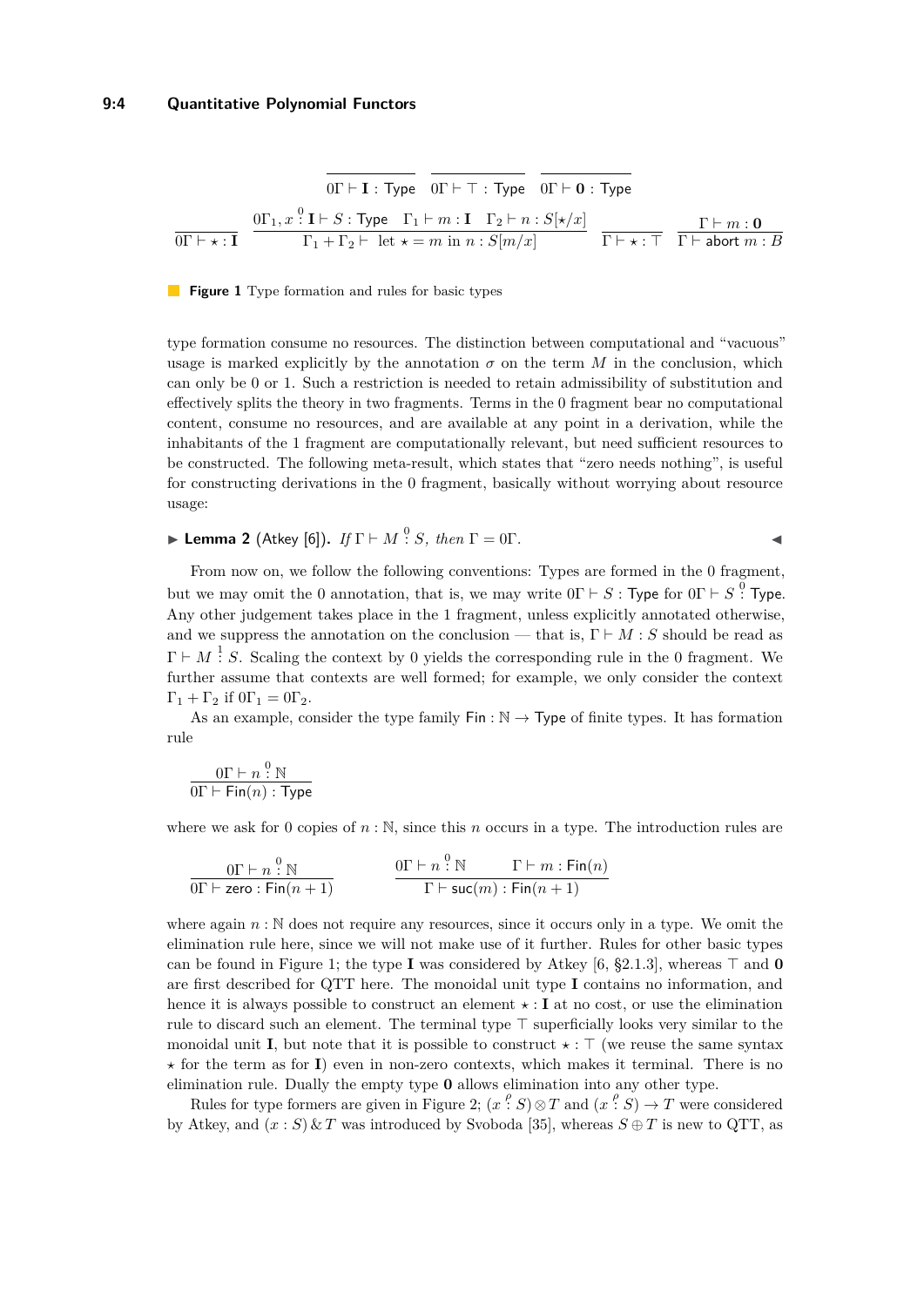<span id="page-4-0"></span>
$$
\frac{0\Gamma \vdash S : \text{Type} \quad 0\Gamma, x \stackrel{0}{\cdot} S \vdash T : \text{Type}}{0\Gamma \vdash (x \stackrel{\rho}{\cdot} S) \to T : \text{Type}} \quad \frac{\Gamma, x \stackrel{\rho}{\cdot} S \vdash t : T}{\Gamma \vdash \lambda x. \ t : (x \stackrel{\rho}{\cdot} S) \to T}
$$
\n
$$
\frac{\Gamma_1 \vdash f : (x \stackrel{\rho}{\cdot} S) \to T \quad \Gamma_2 \vdash s : S}{\Gamma_1 + \rho \Gamma_2 \vdash f(s) : S[s/x]}
$$

$$
\frac{0\Gamma \vdash S : \text{Type} \quad 0\Gamma, x \overset{0}{\cdot} S \vdash T : \text{Type}}{0\Gamma \vdash (x \overset{\rho}{\cdot} S) \otimes T : \text{Type}} \quad \frac{\Gamma_1 \vdash s : S \quad \Gamma_2 \vdash t : T[s/x]}{\rho \Gamma_1 + \Gamma_2 \vdash (s, t) : (x \overset{\rho}{\cdot} S) \otimes T}
$$
\n
$$
\frac{0\Gamma_1, z \overset{0}{\cdot} (x \overset{\rho}{\cdot} S) \otimes T \vdash U : \text{Type} \quad \Gamma_1 \vdash p : (x \overset{\rho}{\cdot} S) \otimes T \quad \Gamma_2, x \overset{\rho}{\cdot} S, y \overset{1}{\cdot} T \vdash u : U[(x, y)/z]}{\Gamma_1 + \Gamma_2 \vdash \text{ let } (x, y) = p \text{ in } u : U[p/z]}
$$

$$
\begin{array}{c} \text{\small{OT}} \vdash S : \text{Type} \quad \text{\small{OT}}, x \overset{0}{\text{:}} S \vdash T : \text{Type} \quad \begin{array}{l} \Gamma \vdash s : S \quad \Gamma \vdash t : T[s/x] \\ \text{\small{OT}} \vdash (x:S) \& T : \text{Type} \end{array} \\ \begin{array}{c} \Gamma \vdash p : (x:S) \& T \\ \hline \Gamma \vdash \mathsf{proj}_1(p) : S \end{array} \begin{array}{c} \Gamma \vdash p : (x:S) \& T \\ \text{\small{TP}} \vdash \mathsf{proj}_2(p) : T[\mathsf{proj}_1(p)/x] \end{array}
$$

$$
\frac{0\Gamma \vdash S : \text{Type} \quad 0\Gamma \vdash T : \text{Type}}{0\Gamma \vdash S \oplus T : \text{Type}} \quad \frac{\Gamma \vdash s : S}{\Gamma \vdash \text{inl} \, s : S \oplus T} \quad \frac{\Gamma \vdash t : T}{\Gamma \vdash \text{inr} \, t : S \oplus T}
$$
\n
$$
\frac{0\Gamma_1, z : S \oplus T \vdash U : \text{Type} \quad \Gamma_1 \vdash e : S \oplus T \quad \Gamma_2, x : S \vdash u : U[\text{inl} \, x/z] \quad \Gamma_2, y : T \vdash v : U[\text{inr} \, y/z]}{\Gamma_1 + \Gamma_2 \vdash \text{ case } e \text{ of } \text{inl} \, x \Rightarrow u \mid \text{inr} \, y \Rightarrow v : U[e/z]}
$$

$$
\frac{0\Gamma\vdash S:\text{Type}\quad 0\Gamma\vdash s\stackrel{0}{\colon}S\quad 0\Gamma\vdash t\stackrel{0}{\colon}S}{0\Gamma\vdash\text{Id}_S(s,t):\text{Type}}\quad\frac{0\Gamma\vdash s=t:S}{0\Gamma\vdash\text{refl}:\text{Id}_S(s,t)}\quad\frac{0\Gamma\vdash p:\text{Id}_S(s,t)}{0\Gamma\vdash s=t:S}
$$

**Figure 2** Typing rules for type formers.

far as we know. Extra care should be taken in the rules for types with binders, as the bound variable could potentially represent a computational resource — for example, the dependent function type  $(x \nvert^{\rho} S) \rightarrow T$  records how many copies  $\rho$  of its argument are needed. We write  $S \stackrel{\rho}{\to} T$  for  $(x \stackrel{\rho}{\cdot} S) \to T$  if *x* does not occur in *T*. The dependent tensor type  $(x \stackrel{\rho}{\cdot} S) \otimes T$  is the multiplicative linear version of the dependent pair type; it contains pairs  $(s, t)$  with  $\rho$ copies of *s* and one copy of *t*, which must both be consumed fully in the elimination rule. We pay special attention to that type as a key to a simpler presentation of the remaining rules. Using the monoidal unit **I**, we can form an exponential type  $\mathcal{L}_{\rho}S = (x \cdot \rho^{\rho} S) \otimes \mathbf{I}$  and "disguise" resource usage information within the types themselves. Thus, we avoid proliferating the typing rules with abundant annotations while still retaining the full expressiveness of QTT. For example, no modifications in the rules are needed to allow for arbitrarily many copies of the second component of the tensor tuple — working with the type  $(x^{\rho}, S) \otimes (l_{\pi}T)$  already achieves that.

In contrast to the dependent tensor type, the dependent additive conjunction  $(x : S) \& T$ (pronounced "with") contains pairs  $(s, t)$  where the consumer can choose to either use  $s : S$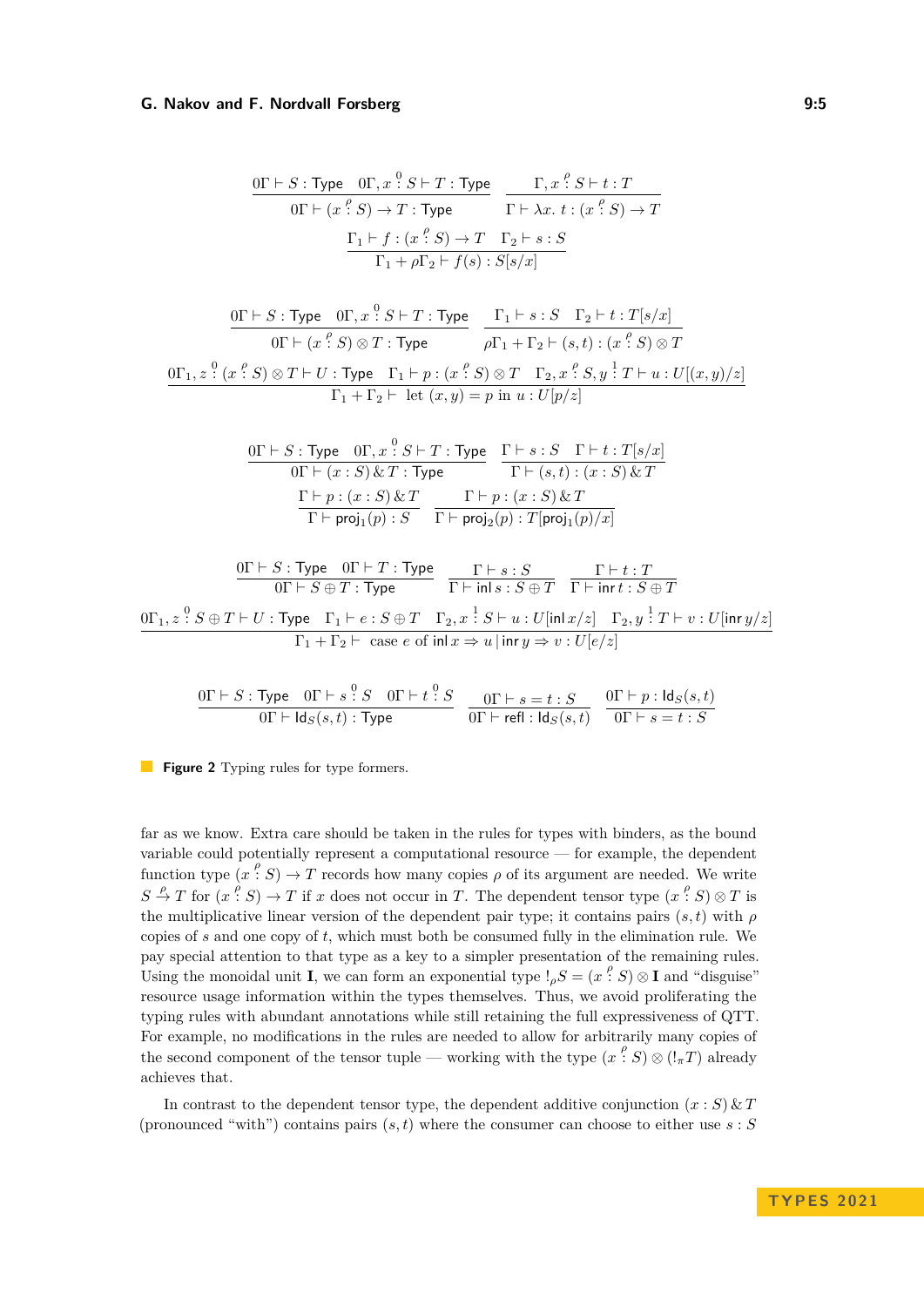### **9:6 Quantitative Polynomial Functors**

<span id="page-5-0"></span>
$$
\frac{\Gamma \vdash n : S[\star/x]}{\Gamma \vdash \text{ let } \star = \star \text{ in } n \equiv n : S[\star/x]} \qquad \frac{\Gamma_1, x \overset{\rho}{\cdot} S \vdash t : T \quad \Gamma_2 \vdash s : S}{\Gamma_1 + \rho \Gamma_2 \vdash (\lambda x. t) s \equiv t[s/x] : T[s/x]}
$$
\n
$$
\frac{\Gamma_1 \vdash s : S \quad \Gamma_2 \vdash t : T[s/x] \quad \Gamma_3, x \overset{\rho}{\cdot} S, y \overset{?}{\cdot} T \vdash u : U[(x, y)/z]}{\rho \Gamma_1 + \Gamma_2 + \Gamma_3 \vdash \text{ let } (x, y) = (s, t) \text{ in } u \equiv u[s/x, t/y] : U[(s, t)/z]}
$$
\n
$$
\frac{\Gamma \vdash s : S \quad \Gamma \vdash t : T[s/x]}{\Gamma \vdash \text{proj}_1(s, t) \equiv s : S} \qquad \frac{\Gamma \vdash s : S \quad \Gamma \vdash t : T[s/x]}{\Gamma \vdash \text{proj}_2(s, t) \equiv t : T[s/x]}
$$
\n
$$
\frac{\Gamma_1 \vdash s : S \quad \Gamma_2, x \overset{?}{\cdot} S \vdash u : U[\text{inl } x/z] \quad \Gamma_2, y \overset{?}{\cdot} T \vdash v : U[\text{inr } y/z]}{\Gamma_1 + \Gamma_2 \vdash \text{ case } \text{inl } s \text{ of } \text{inl } x \Rightarrow u \mid \text{inr } y \Rightarrow v \equiv u[s/x] : U[\text{inl } s/z]}
$$
\n
$$
\frac{\Gamma_1 \vdash t : T \quad \Gamma_2, x \overset{?}{\cdot} S \vdash u : U[\text{inl } x/z] \quad \Gamma_2, y \overset{?}{\cdot} T \vdash v : U[\text{inr } y/z]}{\Gamma_1 + \Gamma_2 \vdash \text{ case } \text{inr } t \text{ of } \text{inl } x \Rightarrow u \mid \text{inr } y \Rightarrow v \equiv v[t/y] : U[\text{inr } t/z]}
$$

$$
\frac{\Gamma \vdash t : \top}{\Gamma \vdash t \equiv \star : \top} \qquad \frac{\Gamma \vdash f : (x \stackrel{\rho}{\cdot} S) \to T}{\Gamma \vdash f \equiv \lambda x. \ f(x) : (x \stackrel{\rho}{\cdot} S) \to T}
$$

**Figure 3** *β*- and *η*-rules.

or  $t : T[s/x]$ . We write  $S \otimes T$  for  $(x \stackrel{1}{\cdot} S) \otimes T$  and  $S \& T$  for  $(x : S) \& T$  respectively, if *x* does not occur in *T* — these types correspond to the usual non-dependent linear logic connectives. Finally  $S \oplus T$  is the disjoint union of *S* and *T*; note that both branches share the same context  $\Gamma_2$  in its elimination rule. Combining with exponential types, we can recover the more general version  $(l_{\rho}S) \oplus (l_{\pi}T)$ . We can define the type of Booleans by  $2 = I \oplus I$ . In particular, this implies that the constructors false  $= \text{in} \star \star$  and true  $= \text{in} \star \star$  can be introduced using zero resources. To facilitate formal reasoning within QTT, we also add extensional identity types. Because of equality reflection, a term  $p$  of type  $\text{Id}_{S}(s, t)$  does not use any computational resources, and thus can be introduced even if the resources designated by the terms *s* and *t* have been exhausted. We chose to an extensional identity type since they are easier to work with, and easy to model in realisability models — in particular, with an extensional identity type we do not need to worry about if the rules for the identity type should be formulated multiplicatively, additively, or both. In principle one could also try to develop QTT with an intensional flavour — linearity and identity types appear to be orthogonal features in the type system.

Eliminators come with their expected *β*- and *η*-rules familiar from ordinary type theory, listed in Figure [3.](#page-5-0) Note that we have only included *η*-rules for ⊤ and dependent function types — all other type formers have eliminators that can be used to derive the expected *η*-rules using the extensional identity type, but ⊤ does not have an eliminator, and the *η*-rule for dependent function types is needed to derive function extensionality from the extensional identity type.

These rules give types a rich algebraic structure. An isomorphism of types  $A \cong B$  is given by two linear functions  $\vdash f : A \stackrel{1}{\to} B$  and  $\vdash g : B \stackrel{1}{\to} A$  such that  $x \stackrel{0}{\colon} A \vdash g(f(x)) = x : A$ and  $y$   $: B \vdash f(g(y)) = y : B$  — using equality reflection, these equalities can also be proven using the extensional identity type. For example, the usual currying-uncurrying isomorphism, relating dependent functions and dependent pairs, becomes  $(z \nvert (x \nvert A) \otimes B) \rightarrow C) \cong$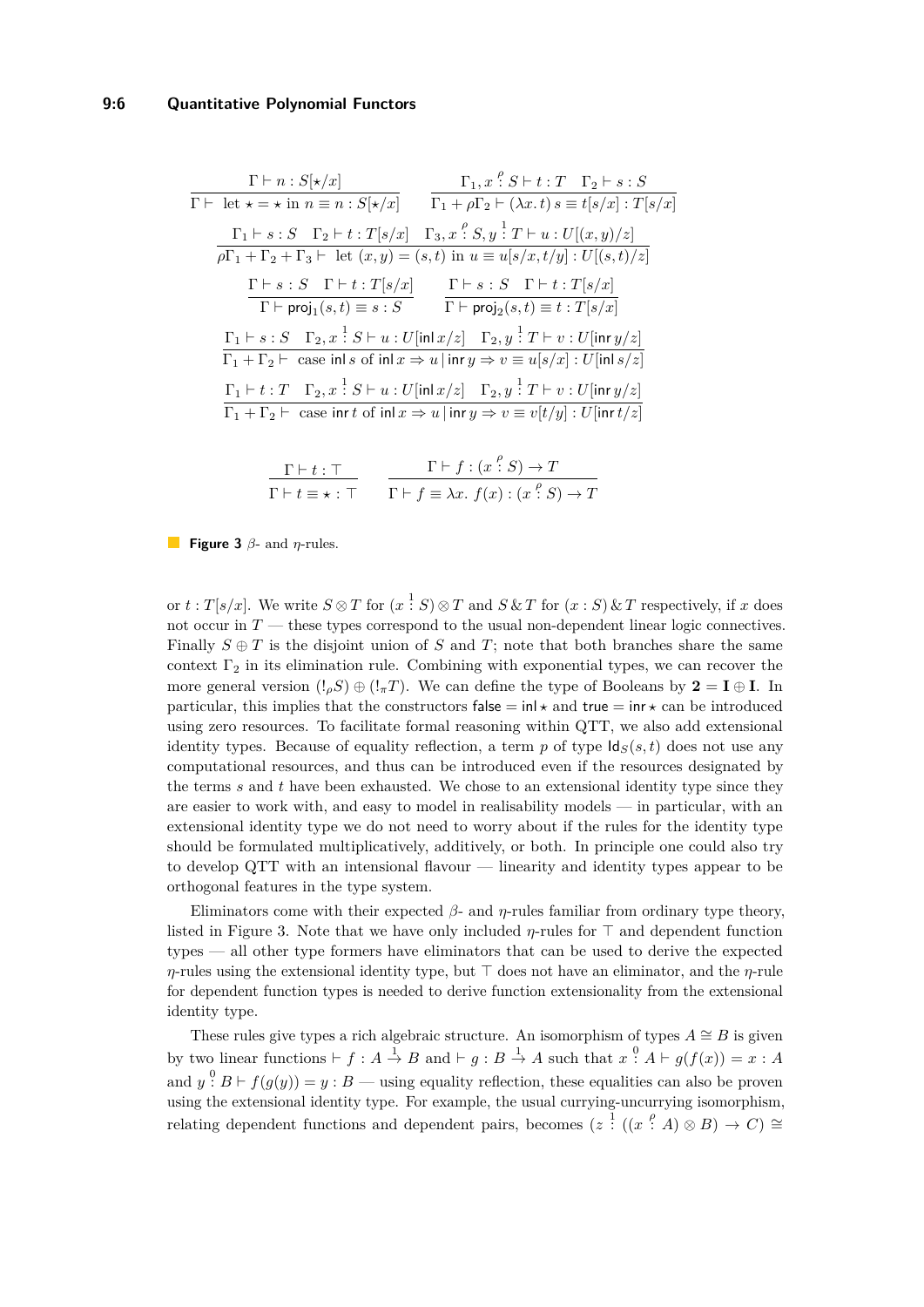$(x \nvert^{\rho} A) \rightarrow (y \nvert^{\frac{1}{2}} B) \rightarrow C[(x, y)/z]$  in the QTT setting. We will make use of the following isomorphisms.

<span id="page-6-0"></span>▶ **Lemma 3.** *For any type A, we have:*

 $\mathbf{I} \otimes A \cong A$  $\overrightarrow{A}$   $\cong$   $\overrightarrow{A}$   $\cong$   $\overrightarrow{A}$   $\cong$   $\overrightarrow{A}$   $\cong$   $\overrightarrow{A}$  &  $\overrightarrow{A}$   $\cong$   $\overrightarrow{A}$  &  $\overrightarrow{A}$ 

In contrast, for example  $\top \otimes A \not\cong A$  and  $(A \stackrel{1}{\to} I) \not\cong I$ , intuitively because there is no way to consume an element of  $\top$ , or to produce a function  $A \stackrel{1}{\rightarrow} \mathbf{I}$  in general – this would allow discarding elements of *A*. Formally, one can show that such isomorphisms do not exist by exhibiting concrete models of QTT where they do not hold.

# **2.2 Semantics of Quantitative Type Theory**

Categories with Families [\[14\]](#page-20-12) (CwFs) form a sound and complete semantics for dependent type theories, and are given by a category  $\mathcal C$  (modelling contexts and substitutions), together with a functor  $(\text{Ty}, \text{Tm}) : \mathcal{C} \to \text{Fam}(\mathcal{S}et)$  into the category of families of sets (modelling types and terms in a given context), and a context comprehension operation  $-.- : (\Gamma : \mathcal{C}) \to \mathsf{Ty}(\Gamma) \to \mathcal{C}$ (modelling context extension), with a universal property. Atkey [\[6\]](#page-19-1) presents a refined notion of *quantitative* CwF to account for QTT's usage information in contexts, terms and types. Intuitively, a quantitative CwF for a fixed resource semiring  $R$  is given by *two* categories  $\mathcal{L}$ and  $C$ , used to model resourced contexts and contexts in the 0 fragment, respectively. To any resourced context corresponds a plain one, obtained by forgetting the resource annotations, and so there should be a faithful functor  $U : \mathcal{L} \to \mathcal{C}$ . Since the 0 fragment allows unrestricted usage,  $\mathcal C$  should be a CwF on its own. Types are always formed in the 0 fragment, so there is no need to have a separate notion of "resourced types", but  $\mathcal L$  needs to support both resourced context extension and resourced terms, both suitably displayed by *U* over their unresourced counterparts in C. Finally, we need to ask for functors  $\rho(-): \mathcal{L} \to \mathcal{L}$  for each  $\rho \in R$ , and  $(+) : \mathcal{L} \times_{\mathcal{C}} \mathcal{L} \to \mathcal{L}$  (where  $\mathcal{L} \times_{\mathcal{C}} \mathcal{L}$  is the pullback of *U* along itself), modelling scaling and context addition, respectively.

Since quantitative CwFs are refinements of CwFs, we can construct a "trivially quantitative" CwF for each ordinary CwF C by putting  $\mathcal{L} = C$  with  $U = Id$ , and RTm = Tm. We can also build models that actually demonstrate the distinction between computational and non-computational use of data. Atkey [\[6\]](#page-19-1) constructs a model based on linear realisability [\[24\]](#page-20-13), which we now describe, since we will make use of it in what follows. Unresourced terms will be modelled by set-theoretic functions, while their resourced counterparts will be supplemented with computable, linear realisers, drawn from an *R*-linear combinatory algebra.

▶ **Definition 4.** *An R*-linear combinatory algebra *(R-LCA) consists of a set* A*, a binary operation* (·) :  $A \times A \rightarrow A$ *, a family of unary operations*  $!_p : A \rightarrow A$  *for*  $p \in R$ *, and combinators*  $B, C, I, K, D, W_{\pi \rho}, \delta_{\pi \rho}, F_{\rho} \in A$  *for every*  $\pi, \rho \in R$ *, satisfying the following equations:*

 $B \cdot x \cdot y \cdot z = x \cdot (y \cdot z)$  $C \cdot x \cdot y \cdot z = x \cdot z \cdot y$  $I \cdot x = x$  $K \cdot x \cdot \cdot \cdot \cdot 0y = x$  $D \cdot 1_1 x = x$  $W_{\pi \rho} \cdot x \cdot !_{\pi + \rho} y = x \cdot !_{\pi} y \cdot !_{\rho} y$  $\delta_{\pi \rho} \cdot !_{\pi \rho} x = !_{\pi} !_{\rho} x$ 

 $F_{\rho}$ ·!<sub>*ρ</sub>x*·!<sub>*ρ</sub>y* =!<sub>*ρ*</sub>(*x* · *y*)</sub></sub>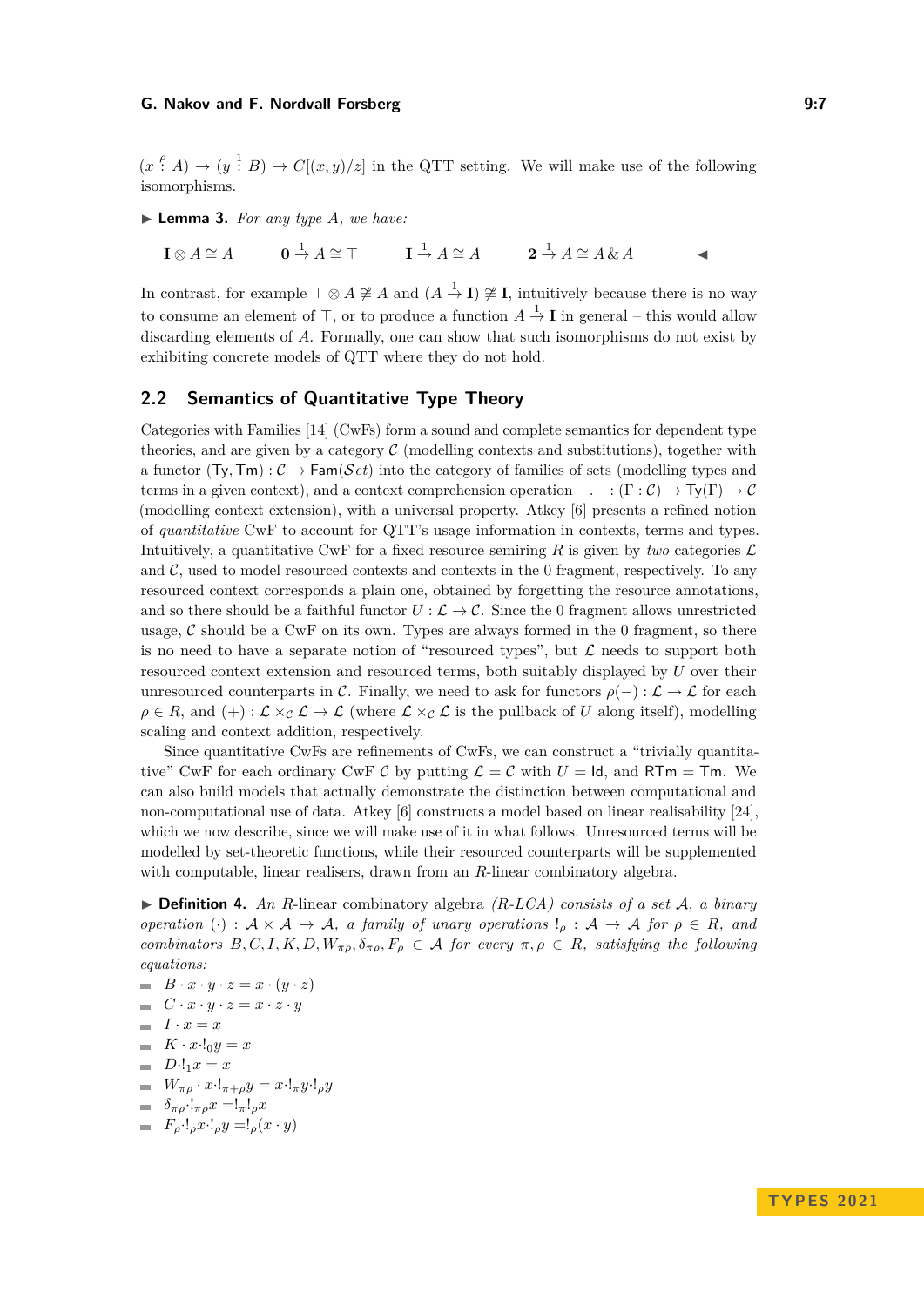*An*  $R$ *-LCA*  $\mathcal A$  supports booleans *if there exists elements*  $T, F \in \mathcal A$  *and a function* case:  $A \times A \rightarrow A$ *, such that for all*  $p, q \in A$ *, case* $(p, q) \cdot T = p$  *and* case $(p, q) \cdot F = q$ *.* 

The operation  $\cdot$  is meant to represent function application; the combinators  $B, C, I$  are used to implement composition, exchange and identity,  $\ell_{\rho}$  represents "making  $\rho$  copies", with *K*, *D*,  $W_{\pi\rho}$ ,  $\delta_{\pi\rho}$ , and  $F_{\rho}$  implementing structural rules and reshuffling of resources — these witness that  $! \_ : R \times A \to A$  is an action. See Abramsky, Haghverdi and Scott [\[4\]](#page-19-7), and Hoshino [\[24\]](#page-20-13) for more details. Importantly, *R*-linear combinatory algebras are combinatorily complete: given an expression  $M$  built from applications, elements of  $A$ , and variables, with exactly one occurrence of the variable *x*, there exists an expression  $\lambda^* x.M$ , not containing *x*, such that  $(\lambda^* x.M) \cdot N = M[N/x]$ . We define the tupling of elements  $a_1, \ldots, a_n \in \mathcal{A}$  using combinatory completeness and the standard Church encoding  $[x_1, \ldots, x_n] := \lambda^* q_i q \cdot x_1 \cdot \ldots \cdot x_n$ .

<span id="page-7-0"></span>**► Example 5.** Fix *R* as the zero-one-many semiring  $\{0, 1, \omega^{\lt}\}\,$ , and let  $\langle -, - \rangle : \mathbb{N} \times \mathbb{N} \to \mathbb{N}$ be a bijection, and  $[-]$ : List  $\mathbb{N} \to \mathbb{N}$  an encoding of finite lists of natural numbers as natural numbers, in such a way that there is a "list membership" predicate  $a \in b$  and a list concatenation  $a + b$  such that  $a_i \in [a_1, \ldots, a_n]$ , and  $[a_1, \ldots, a_n] + [a_{n+1}, \ldots, a_m] =$  $[a_1, \ldots, a_m]$  (with no requirements on  $a \in bs$  and  $as + + bs$  when *as* and *bs* are not in the image of [−]). Following Atkey [\[6,](#page-19-1) Examples 4.3, 4,6 and 4.7], who in turn followed Hoshino [\[24,](#page-20-13) §5.3], we can endow the power set  $\mathcal{P}(\mathbb{N})$  of  $\mathbb N$  with the structure of an *R*-LCA by defining the application  $\alpha \cdot \beta = \{n \mid \langle m, n \rangle \in \alpha, m \in \beta\}$ . We write  $[a_1, \ldots, a_\rho]$  for a list of length  $\rho$ , i.e.  $[a_1, ..., a_0] = [ ]$ ,  $[a_1, ..., a_1] = [a_1]$  and  $[a_1, ..., a_{\omega}]$  means  $[a_1, ..., a_n]$  for some  $n \in \mathbb{N}$ , and we define  $!_p : \mathcal{P}(\mathbb{N}) \to \mathcal{P}(\mathbb{N})$  by  $!_p \alpha = \{ [a_1, \ldots, a_p] \mid a_i \in \alpha \}$ . The combinators are given by:

$$
B = \{ \langle \langle m, k \rangle, \langle \langle n, m \rangle, \langle n, k \rangle \rangle \rangle | n, m, k \in \mathbb{N} \}
$$
  
\n
$$
C = \{ \langle \langle m, \langle n, k \rangle \rangle, \langle n, \langle m, k \rangle \rangle \rangle | n, m, k \in \mathbb{N} \}
$$
  
\n
$$
I = \{ \langle n, n \rangle | n \in \mathbb{N} \}
$$
  
\n
$$
K = \{ \langle n, \langle |, n \rangle | n \in \mathbb{N} \}
$$
  
\n
$$
D = \{ \langle |n|, n \rangle | n \in \mathbb{N} \}
$$
  
\n
$$
W_{\pi \rho} = \{ \langle \langle a_1, \langle a_2, b \rangle \rangle, \langle a_1 + \langle a_2, b \rangle \rangle | a_1 = [a_{1,1}, \dots, a_{1,\pi}], a_2 = [a_{2,1}, \dots, a_{2,\rho}], a_{i,j}, b \in \mathbb{N} \}
$$
  
\n
$$
\delta_{\pi \rho} = \{ \langle a_1 + \dots + a_{\pi}, [a_1, \dots, a_n] \rangle | a_i = [a_{i,1}, \dots, a_{i,\rho}], a_{i,j} \in \mathbb{N} \}
$$
  
\n
$$
F_{\rho} = \{ \langle f, \langle a, [b_1, \dots, b_{\rho}] \rangle \rangle | \forall b_i. \exists c.c \in a \land \langle c, b_i \rangle \in f, a, f \in \mathbb{N} \}.
$$

This *R*-LCA also supports Booleans by defining  $T = \{1\}$ ,  $F = \{0\}$ .

As a final prerequisite towards constructing a realisability quantitative CwF, we recall the definition of the category of assemblies [\[24,](#page-20-13) §2.3].

 $\triangleright$  **Definition 6.** Let A be an R-LCA. An assembly is a pair  $\Gamma = (|\Gamma|, \vDash_{\Gamma}),$  where  $|\Gamma|$  is *a set, and*  $\models_{\Gamma}$  *is a relation*  $\models_{\Gamma} \subseteq A \times |\Gamma|$ *. A morphism of assemblies from*  $\Gamma$  *to*  $\Delta$  *is a function*  $f: |\Gamma| \to |\Delta|$ *, which is* realisable *— there exists*  $a_f \in \mathcal{A}$ *, such that*  $a \models_{\Gamma} \gamma$  *implies*  $a_f \cdot a \vDash_{\Delta} f(\gamma)$ .

<span id="page-7-1"></span>We can think of  $|\Gamma|$  as a set of extensional meanings, and  $a \vDash_{\Gamma} x$  as saying that the "program"  $a \in \mathcal{A}$  realises the meaning of *x*. Usually, it is required that every  $\gamma \in \Gamma$  has a realiser, but Atkey (personal communication) found the need to drop this condition due to technical reasons in the interpretation of dependent function types. This modified notion of assemblies and realisable functions still forms a category, using the *B* and *I* combinators to realise composition and identities. We now have all the pieces needed to describe Atkey's linear realisability model of QTT.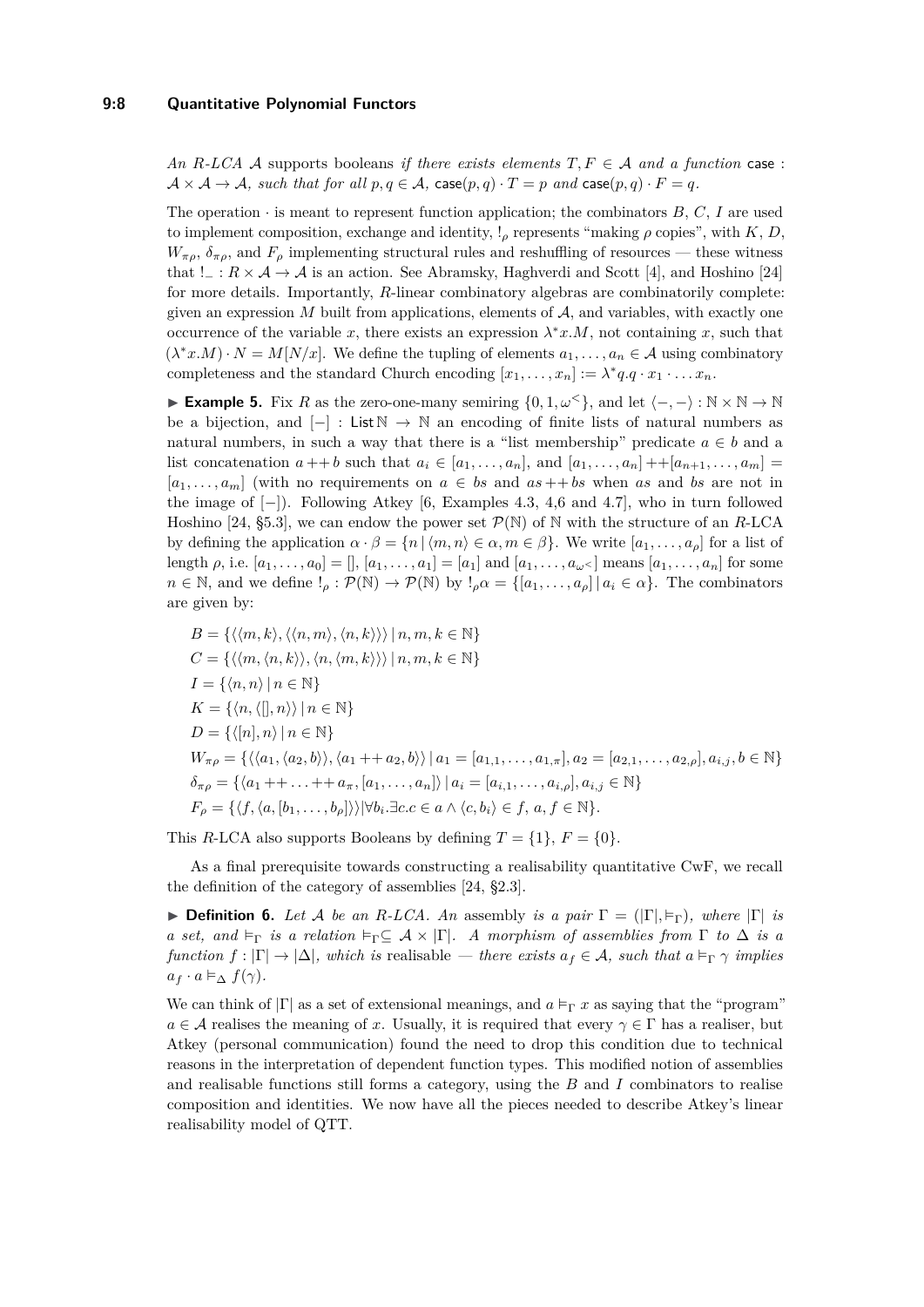**Proposition 7.** Let A be the  $\{0, 1, \omega^{\lt} \}$ -LCA described in Example [5.](#page-7-0) There is a quantitative *CwF where*  $C = Set$  and  $\mathcal{L} = Asm(\mathcal{A})$  the category of (modified) assemblies over  $\mathcal{A}$ , with  $U(\Gamma) = |\Gamma|$ *. Types over*  $\Delta$  *are given by*  $\Delta$ *-indexed families of assemblies. Unresourced terms are given by set-theoretic functions, whereas resourced terms are realisable functions. Scaling of assemblies is defined by*  $\rho(\Gamma) = (|\Gamma|, \vDash_{\rho\Gamma})$  *where*  $a \vDash_{\rho\Gamma} \gamma$  *if there exists*  $b \in \mathcal{A}$ *, such that*  $a =$  $!$ <sup>*p*</sup> *b* and *b*  $\models$ <sup>r</sup>  $\gamma$ *. Similarly context addition is defined by the realisability relation where*  $a \vDash_{\Gamma_1 + \Gamma_2} \gamma$  *if there exist*  $b, c \in \mathcal{A}$ , *such that*  $a = [b, c]$  *with*  $b \vDash_{\Gamma_1} \gamma$  *and*  $c \vDash_{\Gamma_2} \gamma$ *.* 

**Proof.** Atkey [\[6,](#page-19-1) §4.2] shows that the given data forms a quantitative category with families interpreting dependent tensor types, Booleans, and dependent function types, where the types are interpreted as follows: for dependent tensor types, we have  $|(x - s) \otimes T| = \{(s, t) | s \in$  $|S|, t \in |T(s)|\}$ , with  $a \models_{(x\cdot S)\otimes T} (s,t)$  if there exists  $b, c$  such that  $a = [l_{\rho}b, c], b \models_{S} s$ , and  $c \vDash_{T(s)} t$ . Booleans are interpreted using that they are supported in A. Finally dependent function types are interpreted by  $|(x|^{\rho} S) \to T| = \prod_{x:|S|} |T(s)|$  where  $a \models_{(x^{\rho} S) \to T} f$  if  $b \models_{S} s$ implies  $a \cdot \frac{1}{2} b \vDash_{T(s)} f(s)$  $a \cdot \frac{1}{2} b \vDash_{T(s)} f(s)$  $a \cdot \frac{1}{2} b \vDash_{T(s)} f(s)$ .<sup>1</sup> We briefly sketch the interpretation for the remaining type formers we have introduced: We have  $|\mathbf{I}| = |\mathbf{T}| = {\star}$  and  $|\mathbf{0}| = \emptyset$ , with  $I \vDash_{\mathbf{I}} \star$  and  $x \vDash_{\mathbf{T}} \star$  for any *x* ∈ *A*. Further we have  $|(x : S) \& T| = \{(s, t) | s \in |S|, t \in |T(s)|\}$  and  $|S ⊕ T| = |S| + |T|$ , with case $(x, y) \vDash_{(x:S)\& T} (s,t)$  if  $x \vDash_S s$  and  $y \vDash_{T(s)} t$ , and  $[T, x] \vDash_{S \oplus T}$  inls if  $x \vDash_S s$ , and similarly  $[F, y] \models_{S \oplus T} \text{int } t$  if  $y \models_T t$  — for  $S \& T$ , the realisers for the projections can choose which realiser of *x* and *y* they want, and dually for  $S \oplus T$ , the realisers for the injections tag themselves with a Boolean *T* or *F* so that the realiser for the eliminator knows which case it is in. Finally the extensional identity type is interpreted as a subsingleton  $|\mathbf{Id}(s,t)| = \{ \star | [s] = [t] \},\$  with a trivial realiser  $I \vDash_{\mathbf{Id}(s,t)} \star$ .

We will use the above model to show that our proposed induction principles for data types are sound, by interpreting them in the model.

# <span id="page-8-0"></span>**3 Data Types in Ordinary Type Theory**

In this section, we recall how data types are usually presented in ordinary type theory.

### **3.1 Initial Algebra Semantics**

An *F*-algebra for an endofunctor  $F: \mathcal{C} \to \mathcal{C}$  is a pair  $(A, a)$ , where *A* is an object of *C* and  $a: F(A) \to A$  is a C-morphism. A morphism between *F*-algebras  $(A, a)$  and  $(B, b)$  is a map  $f: A \rightarrow B$  in C, such that  $f \circ a = b \circ F(f)$ , i.e., the following diagram commutes:

$$
F(A) \xrightarrow{a} A
$$
  
\n
$$
F(f) \xrightarrow{b} B
$$
  
\n
$$
F(B) \xrightarrow{b} B
$$

Identity morphisms in C are *F*-algebra morphisms, and *F*-algebra morphisms compose. Hence *F*-algebras and their morphisms form a category. An initial F-algebra is an initial object

<span id="page-8-1"></span><sup>1</sup> Unfortunately the proof in Atkey [\[6,](#page-19-1) §4.2] overlooked the need to also allow potentially unrealised elements in  $|(x|^{\rho}, S) \to T|$ , which is needed to achieve the curry-uncurry isomorphism for unresourced terms in Atkey [\[6,](#page-19-1) Def. 3.5].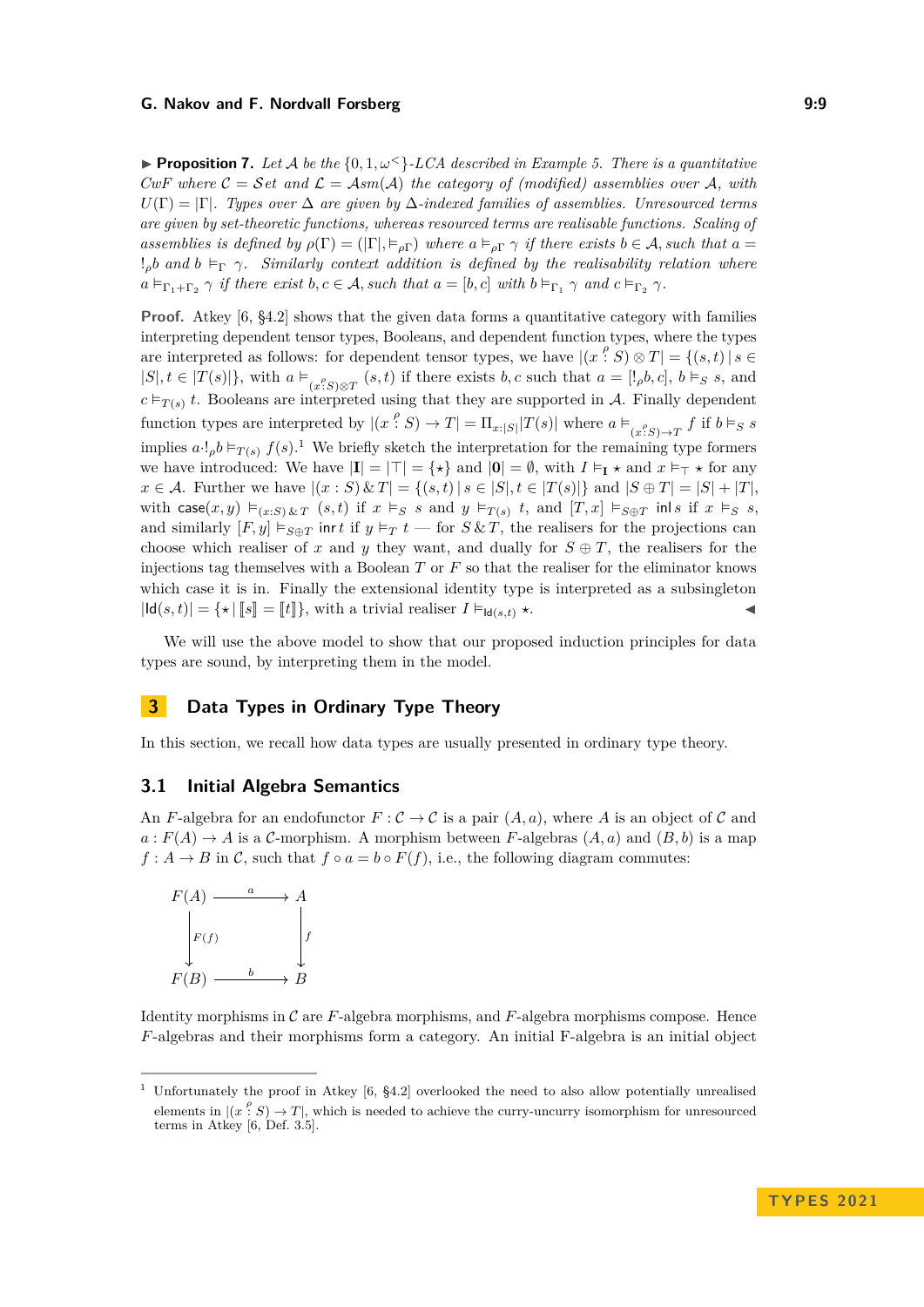### **9:10 Quantitative Polynomial Functors**

in this category, that is, it is an *F*-algebra  $(A, a)$  with a unique morphism fold<sub>*B*</sub> to every *F*-algebra *B*. We often write  $\mu F$  or  $\mu X.F(X)$  for the initial *F*-algebra.

Initial *F*-algebras model inductively defined data types: the algebra map  $a : F(A) \to A$ represents the constructors of the data type, and the unique morphism  $\text{fold}_B : A \to B$  gives an "iteration principle" for defining functions out of the data type, à la pattern matching definitions — as we will see later, this "non-dependent" elimination rule together with uniqueness is actually equivalent to full dependent elimination for many functors *F*. This equivalence makes crucial use of the extensional identity type.

Concretely, working in the category of types and functions, we can build up many data types as initial algebras of *polynomial functors*, inductively generated by the following grammar:

<span id="page-9-0"></span>
$$
F, G ::= \mathsf{Id} \mid \mathsf{Const}_A \mid F \times G \mid F + G \mid \mid A \to F \tag{1}
$$

where Id is the identity functor,  $\text{Const}_A(X) = A$ , and  $\times$ ,  $+$ ,  $A \rightarrow F$  are defined pointwise. For example, the data type of natural numbers is the initial algebra of  $Const<sub>1</sub> + Id$ , and the data type of binary trees with elements of *A* stored at the leaves is the initial algebra of the functor  $A + \mathsf{Id} \times \mathsf{Id}$ . Note that all types generated by [\(1\)](#page-9-0) are strictly positive, in the sense that no input variable occurs to the left of an arrow. This is important for initial algebras to exist.

# **3.2 Containers**

Containers are based on a shapes-and-positions metaphor for data types, meant to represent how concrete data are stored at locations in memory. For example, every list *ℓ* : List *X* can be uniquely represented by a natural number  $n : \mathbb{N}$  (given by the length of the list), together with a function  $f : \text{Fin } n \to X$ , which returns the elements of the list at the given position. The number *n* : N represents the *shape* of the list, and Fin *n* is the type of *positions* of the given shape. In general, we have:

▶ **Definition 8** (Abbott, Altenkirch and Ghani [\[1\]](#page-19-3))**.** *A* container *S ◁ P is given by a type*  $S:$  Type *of shapes, and a type family*  $P: S \rightarrow$  Type *of positions. Its* extension *is given by the operation*  $\llbracket S \triangleleft P \rrbracket$  : Type  $\rightarrow$  Type *defined by* 

$$
[S \triangleleft P] X = (s : S) \times (P(s) \to X) .
$$

More generally, containers can be presented in arbitrary locally Cartesian closed categories, but we restrict ourselves to the category of types here. The extension of a container formalises the intuition that an instantiation of the container is given by choosing a shape, and then a a payload for each position. This action is functorial.

**Proposition 9.** Let  $S \triangleleft P$  be a container. The extension  $\llbracket S \triangleleft P \rrbracket$  extends to a functor Type  $\rightarrow$  Type, *defined by*  $\llbracket S \triangleleft P \rrbracket(g)(s, f) = (s, g \circ f)$ .

The action on morphisms evidently preserves identities and composition. We call any functor isomorphic to one of the form  $\llbracket S \triangleleft P \rrbracket$  a container functor. Container functors are closed under many type formers and operations, for example:

<span id="page-9-1"></span>
$$
d \cong [1 \triangleleft (\lambda.1)]
$$
  
\n
$$
Const_A \cong [A \triangleleft (\lambda.0)]
$$
  
\n
$$
[[S \triangleleft P]] \times [[S' \triangleleft P'] ] \cong [[(S \times S') \triangleleft (\lambda(s, s').P(s) + P'(s'))]]
$$
  
\n
$$
[[S \triangleleft P]] + [[S' \triangleleft P'] ] \cong [[(S + S') \triangleleft [P, P']]]
$$
  
\n
$$
A \rightarrow [[S \triangleleft P]] \cong [[(A \rightarrow S) \triangleleft (\lambda f.(a : A) \times P(f(a)))]]]
$$
\n(2)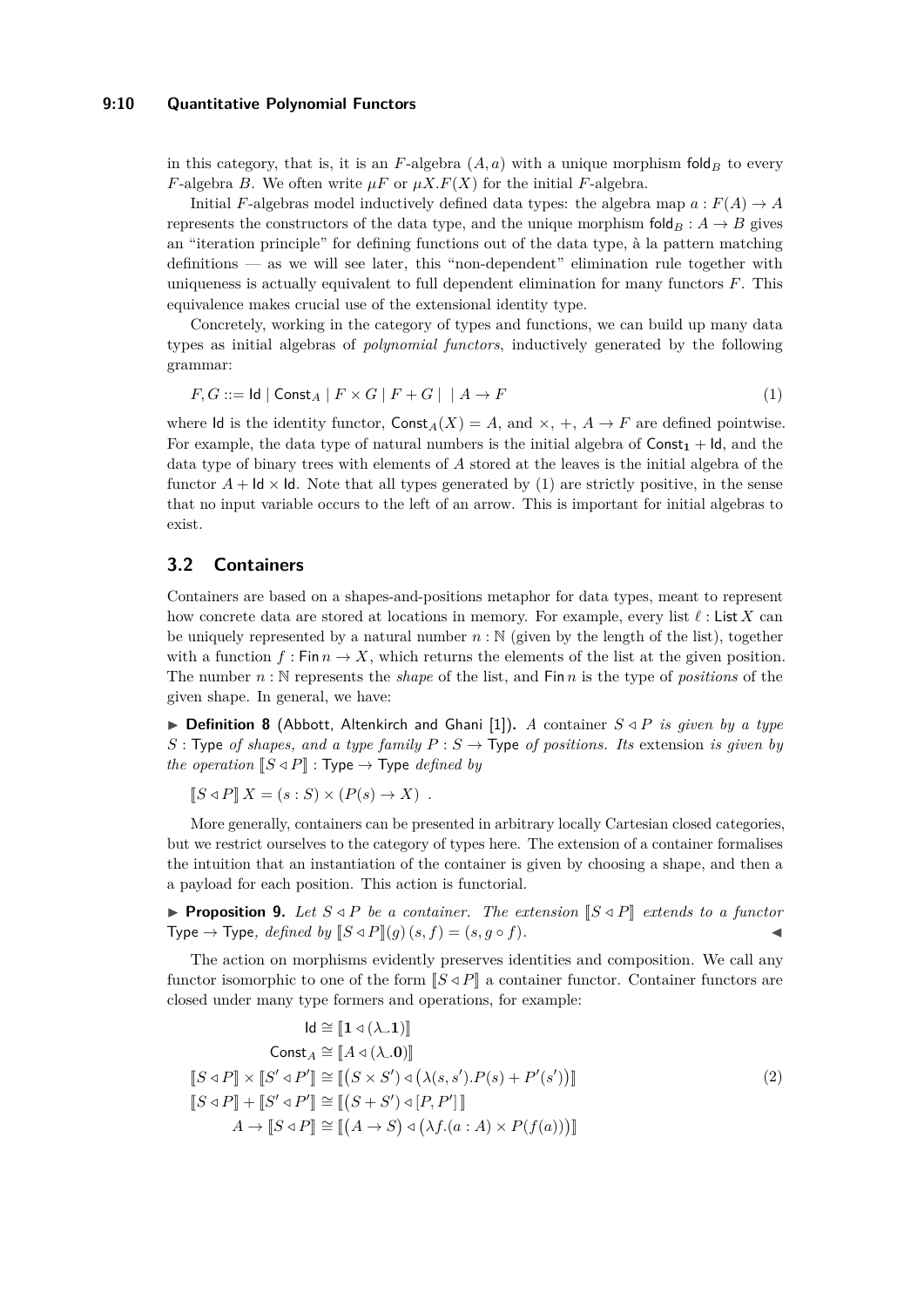Using the above isomorphisms, one can show that any polynomial functor in the sense of [\(1\)](#page-9-0) can be represented as a container.

<span id="page-10-2"></span> $\triangleright$  **Theorem 10** (Dybjer [\[15\]](#page-20-7)). In extensional type theory, for any polynomial functor  $F$ , there *is a container*  $S_F \triangleleft P_F$  *such that*  $F \cong [S_F \triangleleft P_F]$ .

Hence in extensional type theory, the problem of constructing initial algebras for polynomial functors reduces to the problem of constructing initial algebras of containers, which are given by Martin Löf's W-type<sup>[2](#page-10-1)</sup>. As a consequence, we can restrict our attention to containers, that are easier to work with compared to polynomial functors, since they are not inductively generated.

# <span id="page-10-0"></span>**4 Quantitative Containers**

Based on their success for data types in ordinary type theory, it seems reasonable to try to generalise containers to the quantitative setting. Since categorical models of QTT are monoidal closed rather than Cartesian closed, they are in particular not locally Cartesian closed, and so, this is not a question of interpreting containers directly.

# **4.1 Quantitative Container Functors on the Category of Closed Types and Linear Functions**

Working internally in QTT, we can keep the same notion of a container  $S \triangleleft P$  as given by *S* : Type and  $P: S \to$  Type. Since types are checked in the 0-fragment, we do not need to worry about linear uses of  $s : S$  when forming  $P(s)$ : Type. However from now on, we change the extension of the container from using dependent pairs and functions, to using dependent tensors and linear functions respectively:

 $\triangleright$  **Definition 11.** *A* quantitative container  $S \triangleleft P$  *is given by a QTT type S* : Type *of shapes*, *and a QTT type family*  $P : S \to \text{Type } of \text{ positions.}$  *Its* extension *is given by the operation*  $\llbracket S \triangleleft P \rrbracket$  : Type  $\rightarrow$  Type *defined by* 

 $[S \triangleleft P] X = (s \stackrel{1}{\cdot} S) \otimes (P(s) \stackrel{1}{\rightarrow} X)$ .

As expected, container extensions are still functorial, if we move to the category  $Type<sub>Lin</sub>$ of closed types and *linear* functions: a morphism from a type *X* to a type *Y* is given by a function  $\vdash f : X \stackrel{1}{\to} Y$ .

**• Proposition 12.** Let  $S \triangleleft P$  be a container. The extension  $\llbracket S \triangleleft P \rrbracket$  extends to a functor  $Type_{Lin} \rightarrow Type_{Lin}$ , defined by  $[S \triangleleft P](g)$   $x = let$   $(s, f) = x$  *in*  $(s, g \circ f)$ .

The above proposition can be generalised to a category of types and functions over an arbitrary, fixed context of the shape  $\Gamma = 0\Gamma$ , i.e. a context where all variables are annotated with 0.

▶ **Example 13.** We can define the list container N *◁* Fin as before, but note that its use is rather complicated, due to linearity constraints: to define a function out of  $\mathbb{N}\triangleleft$  Fin X. we have to make use of both the length *n* and the payload function  $f : Fin(n) \to X$ exactly once. As an example, consider a slightly unusual Maybe container, given by  $M =$ 

<span id="page-10-1"></span><sup>2</sup> Recently, Hugunin [\[25\]](#page-21-4) showed how this result can be extended also to intensional type theory.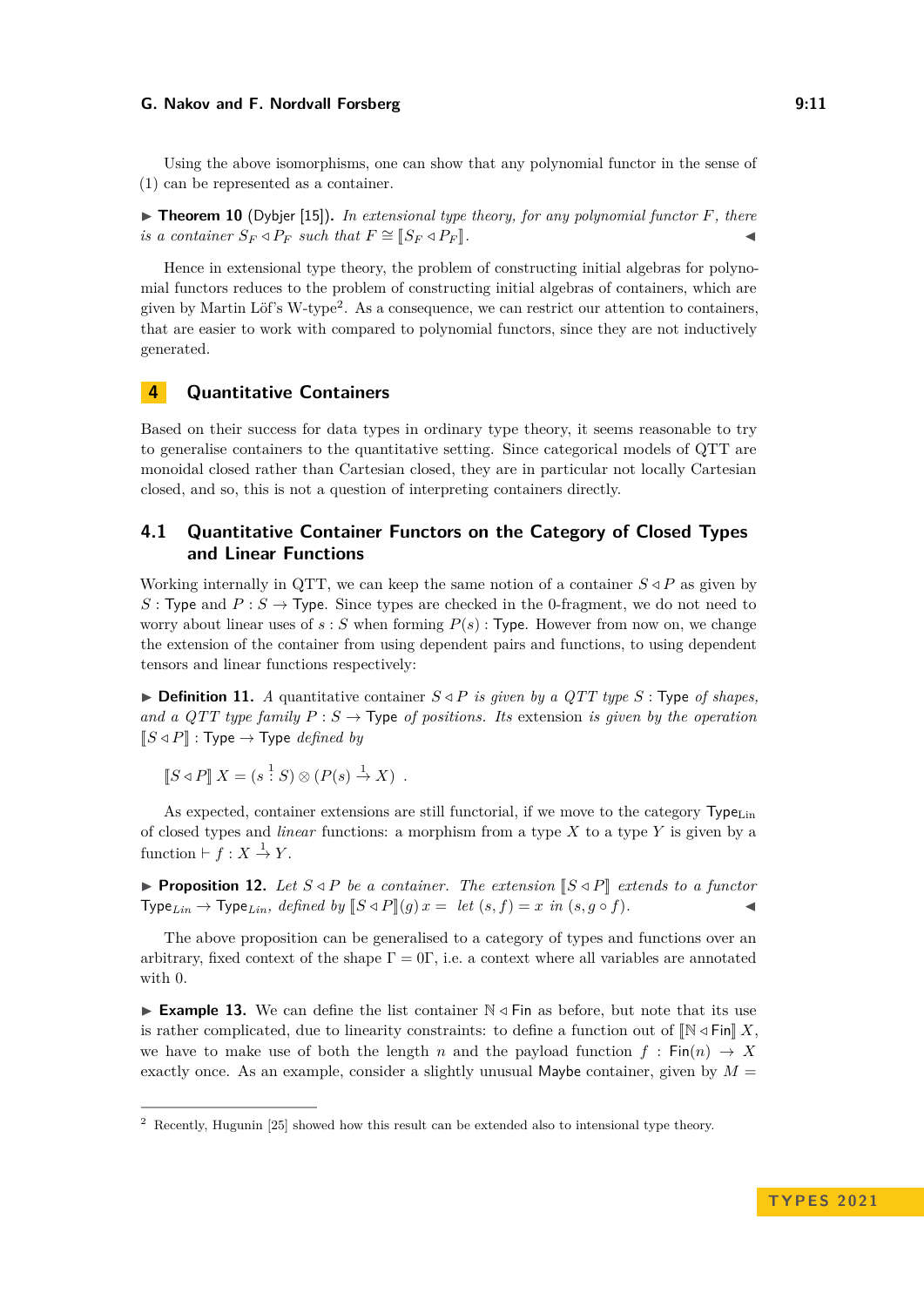### **9:12 Quantitative Polynomial Functors**

 $2 \triangleleft (\lambda b$ . if *b* then **I** else Fin 0): we have two shapes, one with trivial positions (representing a just value), and one with Fin 0 positions (representing nothing). Now we can write a function head :  $\llbracket \mathbb{N} \triangleleft \mathsf{Fin} \rrbracket X \stackrel{1}{\to} \llbracket M \rrbracket X$ , which given a tensor tuple  $(n, f)$  first inspects the length *n*; if it is non-zero,  $f: \mathsf{Fin}(n'+1) \stackrel{1}{\to} X$  and we can return just  $(f\,0)$ , otherwise if  $n=0$  we can return  $f: \text{Fin } 0 \stackrel{1}{\rightarrow} X$  itself as the payload function in the nothing case, thus using both the length and the payload of the list. However many other plausibly linear operations on lists can not be written with this representation — as we will see, this hints at a deficiency of the container representation of data types in a quantitative setting.

<span id="page-11-0"></span>**Example 14.** Hancock and Hyvernat [\[21\]](#page-20-14) suggest to think of a container  $Q \triangleleft A$  as an interaction structure: the shapes *Q* represent questions, or commands, and the positions *A* represent answers, or responses. An element of  $\llbracket Q \triangleleft A \rrbracket X$  is thus a tuple  $(q, f)$  where q is a question, and  $f: A(q) \stackrel{1}{\rightarrow} X$  is a linear function ready to give an element of X for every answer to *q*. An initial algebra  $D = \mu X \cdot [Q \triangleleft A] X$  of  $[Q \triangleleft A]$  thus intuitively consists of wellfounded "dialogue trees"  $(q, f)$  where  $q: Q$  is a question, and  $f: A(q) \stackrel{1}{\rightarrow} D$  is a function ready to supply a dialogue subtree for each possible answer to the question. Linearity here means that to consume such a dialogue tree, we firstly need to consume the question, and then we get to choose *exactly one* answer to the question to continue the dialogue, and so on, until we reach a question with no answers. Similar to when modelling stateful operations [\[33\]](#page-21-8), linearity prevents us from "going back in time" and speculatively trying a different answer. Dually, when constructing such a dialogue tree, the typing rules allow us to use the same resources when constructing different subtrees — only one subtree is eventually going to be explored anyway.

# <span id="page-11-1"></span>**4.2 Closure Under Type Formers**

Unfortunately, many of the isomorphisms in [\(2\)](#page-9-1) do not carry over from ordinary containers to quantitative containers, due to the bifurcation into additive and multiplicative type formers in the linear setting.

▶ **Theorem 15.** *The identity functor is a quantitative container, but constant functors are not, in general.*

**Proof.** The identity functor is represented by the quantitative container  $I \triangleleft (\lambda \cdot I)$ , since  $\mathbf{I} \otimes A \cong A$  and  $\mathbf{I} \stackrel{1}{\rightarrow} A \cong A$  by Lemma [3.](#page-6-0) For showing that quantitative containers are not closed under constant functors, note that every model of ordinary type theory is also a model of QTT, with vacuous resource tracking [\[6,](#page-19-1) Prop 3.3]. Hence if  $\text{Const}_A \cong [S \triangleleft P]$ , the same isomorphism must hold if all linear type formers are replaced by their Cartesian variants in the definition of *S* and *P*, because that would be the interpretation of the isomorphism in a vacuous model. Further, since the extension functor  $\llbracket - \rrbracket$  is full and faithful for ordinary containers [\[1,](#page-19-3) Thm. 3.4], if  $\text{Const}_A \cong [S \triangleleft P]$  in a vacuous model, then in that model we must have  $S \cong A$  and  $(P(s) \to X) \cong \mathbf{1}$  by [\(2\)](#page-9-1). Going back to the linear world, we must hence for each  $s : S$  and type *X* have  $(P(s) \stackrel{1}{\rightarrow} X) \cong I$ . In particular, for  $X = 0$ , there is a function of type  $P(s) \stackrel{1}{\rightarrow} 0$ , which implies  $P(s) \cong 0$  since 0 is initial. But this absurd: since  $(0 \tarrow X) \cong \top$ , we then would have  $\top \cong \mathbf{I}$ , but this isomorphism does not hold in all models. Hence there cannot be such a quantitative container  $S \triangleleft P$ .

It is not hard to see that quantitative containers are closed under  $\oplus$ , as the isomorphism for  $+$  in [\(2\)](#page-9-1) is already linear. However the isomorphisms for closure under all the other type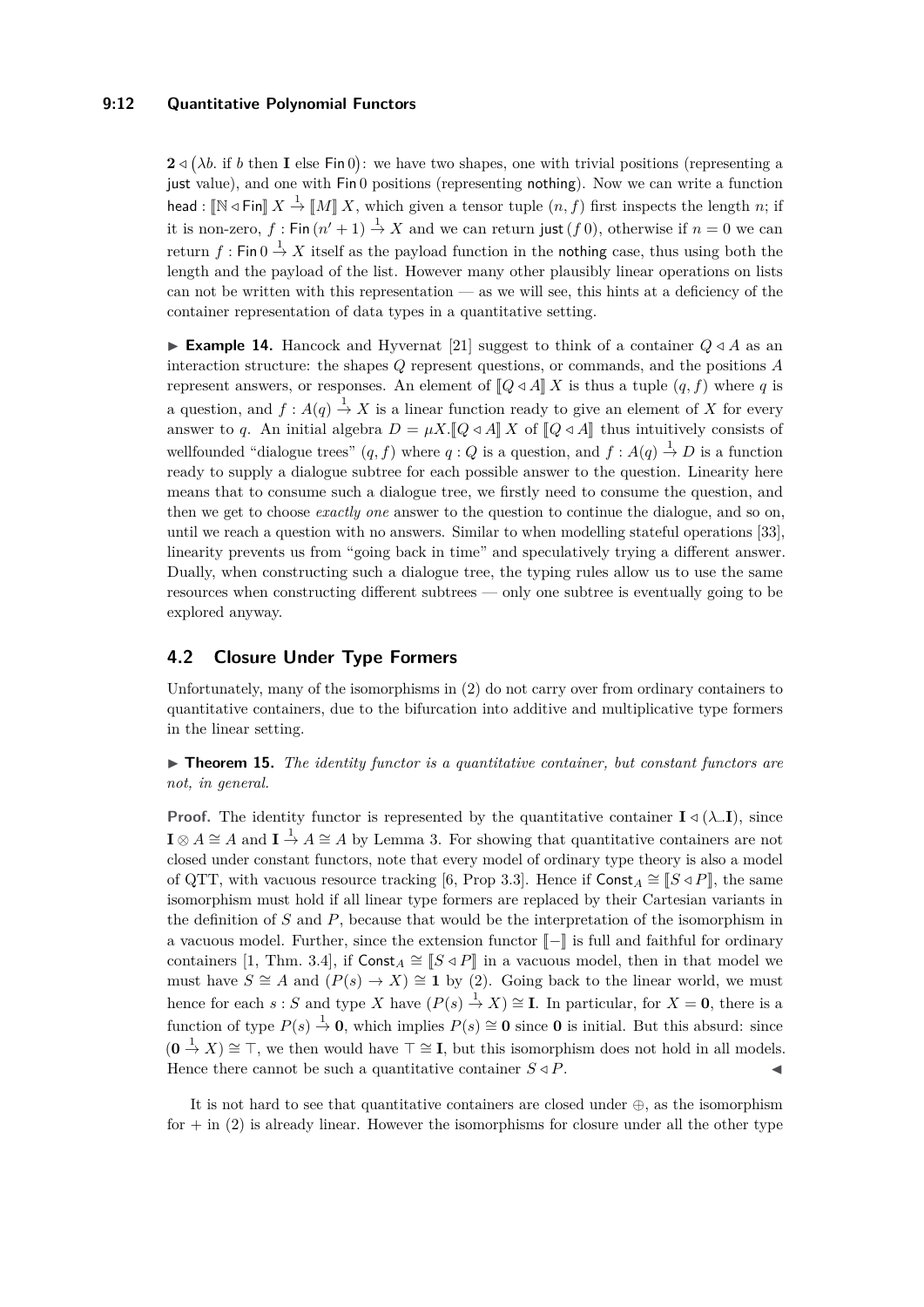formers are not, and so quantitative containers are not closed under function spaces, ⊗, or &. This is quite a blow for their usefulness as a general framework for data types — as a consequence, we will consider alternatives in Section [5.](#page-13-0)

### **4.3 Elimination Rules and Induction Principles**

As we have seen in Example [14,](#page-11-0) it is sometimes helpful to consider initial algebras *W* of quantitative container functors  $\llbracket S \triangleleft P \rrbracket$ . The algebra map  $c : \llbracket S \triangleleft P \rrbracket(W) \stackrel{1}{\rightarrow} W$  corresponds to the introduction rule of the type, and the mediating morphism into any other  $\llbracket S \triangleleft P \rrbracket$ -algebra *B* : Type corresponds to an elimination rule:

$$
\frac{\vdash b : ((s \stackrel{1}{\cdot} S) \otimes (P(s) \stackrel{1}{\rightarrow} B)) \stackrel{1}{\rightarrow} B}{\vdash \text{fold}_{(B,b)} : W \stackrel{1}{\rightarrow} B}
$$

with computation rule  $\text{fold}_{(B,b)}(c(x)) = b([\![S \triangleleft P]\!](\text{fold}_{(B,b)}) x)$  given by the fact that  $\text{fold}_{(B,b)}$ is an algebra morphism. A priori, this only gives a *non-dependent* elimination rule (also known as a recursion principle), but by exploiting the uniqueness of the mediating map, we can also derive the following *dependent* elimination rule (induction principle) for any  $\vdash Q : W \to \text{Type:}$ 

<span id="page-12-1"></span>
$$
\frac{\vdash m : (s \stackrel{1}{\cdot} S) \to (h \stackrel{0}{\cdot} P(s) \stackrel{1}{\to} W) \to ((p \stackrel{1}{\cdot} P(s)) \to Q[h(p)]) \stackrel{1}{\to} Q[c(s, h)]}{\vdash \text{elim}(Q, m) : (x \stackrel{1}{\cdot} W) \to Q[x]}
$$
(3)

This rule says that to prove  $Q[x]$  for every  $x: W$  using one copy of x, it is enough to prove  $Q[c(s, h)]$  for  $s : S$  and  $h : P(s) \to W$ , assuming  $Q[h(p)]$  already holds for every  $p : P(s)$ , using one copy of *s* and the induction hypothesis, but zero copies of *h*. A priori, it is perhaps not completely obvious that this is the right usage annotation of the variables involved. Indeed, a noteworthy feature of Theorem [16](#page-12-0) below is that these annotations naturally fall out from its proof, so that we can use it to derive the form of of the induction principle in a principled manner in the quantitative setting.

In fact, just like in ordinary type theory, initiality and induction are actually equivalent principles: An algebra is initial if and only if it supports induction. This result and construction seems to have been discovered several times by several authors, for example Dybjer and Setzer [\[16\]](#page-20-15), Hermida and Jacobs [\[23\]](#page-20-8), and Awodey, Gambino and Sojakova [\[7\]](#page-19-5). Our contribution here is to adapt the proof to also account for linearity.

<span id="page-12-0"></span>▶ **Theorem 16.** *Let*  $(W, c : \llbracket S \triangleleft P \rrbracket(W) \stackrel{1}{\rightarrow} W)$  *be an*  $\llbracket S \triangleleft P \rrbracket$ -algebra. The algebra *W is initial if and only if there is a term*  $\text{elim}(Q, m)$  *as in* [\(3\)](#page-12-1) *for every*  $w^0: W \vdash Q$  : Type, satisfying the *computation rule*  $\text{elim}(Q, c(x)) = \text{let}(s, h) = x \text{ in } m \text{ s } h(\lambda p \text{. } \text{elim}(Q, h(p))).$ 

**Proof.** Assuming that (*W, c*) is initial and the premises of the elimination rule, we build an  $[S \triangleleft P]$ -algebra on the dependent tensor type  $(w^0: W) \otimes Q$ , and get a unique mediating morphism fold :  $W \stackrel{1}{\rightarrow} (w \stackrel{0}{\cdot} W) \otimes Q$  by initiality. We compose with the second projection  $\mathsf{snd} : (x \stackrel{1}{\colon} (w \stackrel{0}{\colon} W) \otimes Q) \to Q[\mathsf{fst}(x)]$  to get a map  $(x \stackrel{1}{\colon} W) \to Q[\mathsf{fst}(\mathsf{fold}(x))].$  Note that the use of second projection is admissible due to the annotation of the first component  $w^0$ :  $W$  we are free to dispose of *w*, since it is used 0 times. To show that snd  $\circ$  fold has the right type, we need to show that  $Q[{\sf{fst}}({\sf{fold}}(x))] = Q[x]$  for every  $x : W$ , but as this is a type equality, unrestricted use of terms is permissible. The map fst :  $(w^0: W) \otimes Q \stackrel{1}{\rightarrow} W$  is an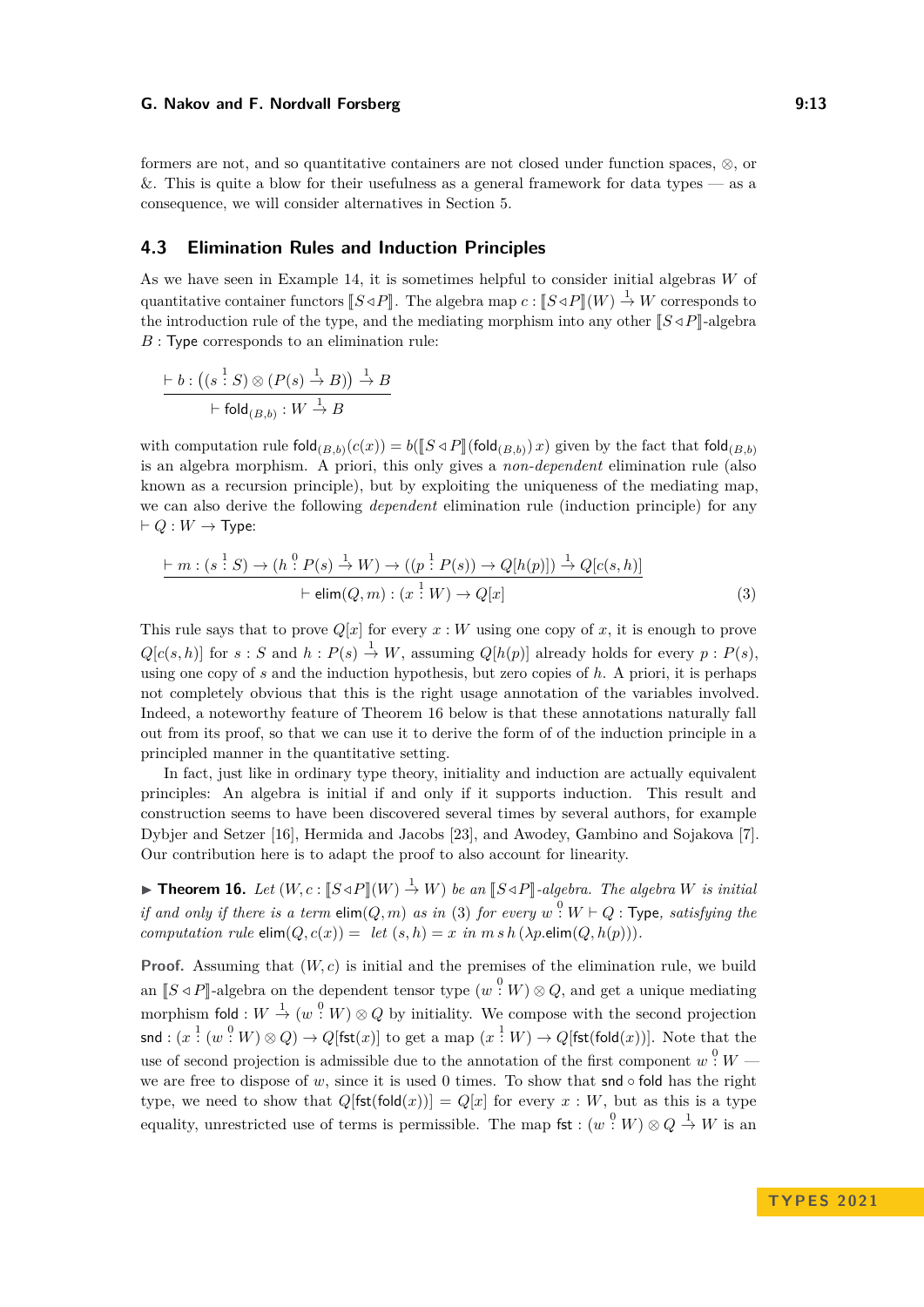### **9:14 Quantitative Polynomial Functors**

 $[S \triangleleft P]$ -algebra morphism, and thus the composite fst ◦ fold :  $W$   $\rightarrow$  *W* is also one:



Thus fst $\circ$ fold = id holds by uniqueness of the mediating morphism out of W. The computation rule is exactly that fold is an  $\llbracket S \triangleleft P \rrbracket$ -algebra morphism.

For the converse direction, assume that the elimination rule holds for  $(W, c)$ . Let  $(A, f: \mathbb{S} \triangleleft P \mathbb{I}(A) \to A)$  be an arbitrary  $\mathbb{S} \triangleleft P \mathbb{I}$ -algebra and define the type  $Q[x] := A$  for all  $x : W$ . Hence the type of the method in the elimination simplifies to

$$
m^{\frac{1}{2}}(s^{\frac{1}{2}}S) \to (h^{\frac{0}{2}}P(s) \stackrel{1}{\to} W) \to ((p^{\frac{1}{2}}P(s)) \to A) \stackrel{1}{\to} A
$$

which we can define by  $m = \lambda s \cdot \lambda h \cdot \lambda y \cdot f(s, y)$ , since we have 0 copies of *h*, and thus do not need to use it. The elimination principle gives a function fold  $:=$   $\text{elim}(A,m): W \stackrel{1}{\rightarrow} A$ , which by the computation rule is an  $\llbracket S \triangleleft P \rrbracket$ -algebra morphism. We show uniqueness of fold as follows: given another  $[S \triangleleft P]$ -algebra morphism  $g : W \stackrel{1}{\rightarrow} A$ , we use the elimination principle and equality reflection to prove  $q(x) = \text{fold}(x)$  for every  $x : W$ . For  $x$  of the form  $c(s, f)$ , this follows linearly from both *q* and fold being  $\llbracket S \triangleleft P \rrbracket$ -algebra morphisms and the induction hypothesis, and the result follows by equality reflection.

# <span id="page-13-0"></span>**5 Quantitative Polynomial Functors**

As we have seen, quantitative containers give a seemingly well behaved notion of data types in quantitative type theory: they are functorial, and their algebras support induction principles if and only if they are initial, which is a property that is usually easier to verify in models. However, there is a caveat — most quantitative versions of standard data types are not quantitative containers in the above sense, because quantitative containers are not closed under many type formers, as discussed in Section [4.2.](#page-11-1)

Consider, for example, the natural numbers, the initial algebra of the polynomial functor  $F(X) = 1+X$ , or binary trees, the initial algebra of  $G(X) = A+X \times X$ . Their representations as initial algebras of containers in Theorem [10](#page-10-2) crucially depend on the isomorphisms ( $\mathbf{0} \rightarrow$  $(X) \cong \mathbf{1}$  and  $(\mathbf{2} \to X) \cong X \times X$ , respectively. If we consider the corresponding QTT data types given by  $F(X) = I \oplus X$  and  $G(X) = A \oplus (X \otimes X)$ , we see using Lemma [3](#page-6-0) that the QTT counterparts of the above isomorphisms do not hold:  $(0 \stackrel{1}{\rightarrow} X) \cong \top \ncong \mathbf{I}$  and  $(2 \stackrel{1}{\rightarrow} X) \cong X \& X \not\cong X \otimes X.$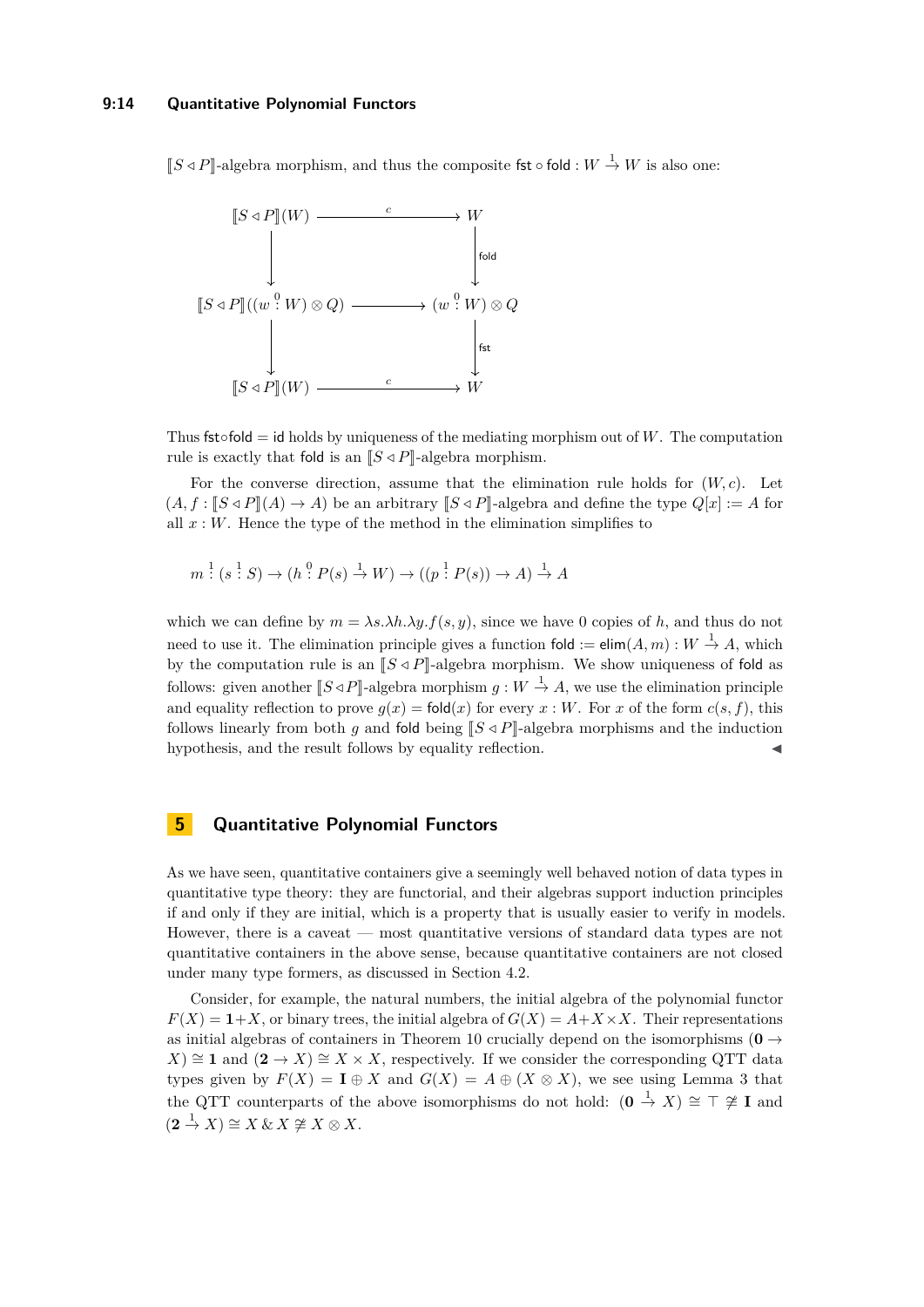### **5.1 A Grammar for Quantitative Polynomial Functors**

Since we can no longer reduce all data types we are interested in to quantitative containers, we instead resort to generating them inductively. This follows the same pattern as for polynomial functors in the grammar [\(1\)](#page-9-0), except that we now have multiplicative and additive versions of many type formers.

▶ **Definition 17.** *The class of* quantitative polynomial type expressions *is inductively generated by the following grammar:*

$$
F, G ::= \mathsf{Id} \mid \mathsf{Const}_A \mid F \otimes G \mid F \oplus G \mid F \& G \mid A \stackrel{1}{\to} F
$$

*If the type expression is generated without making use of the*  $A \stackrel{1}{\rightarrow} F$  *production, we call it* finitary*.*

A simple induction on how the type expression is generated proves that all quantitative polynomial type expressions are functors of type  $Type_{Lin} \rightarrow Type_{Lin}$ . Hence we are justified in calling them polynomial functors.

<span id="page-14-1"></span>▶ **Example 18.** A functor describing the natural numbers is given by the finitary type expression  $F = \text{Const}_I \oplus \text{Id}$ . An element of  $F(X)$  is either  $\text{inl} \star$ , representing 0, or of the form inr *n*, representing the successor of *n*. A function  $F(X) \to A$  uses no resources for the zero case, and gets one copy of *n* in the successor of *n* case. This is different from an attempted quantitative container representation of *F*, which would be given by  $2 \triangleleft P$ , where  $P(\text{true}) = \mathbf{0}$ and  $P(\text{false}) = I$ , since the representation of 0 there would also have a "junk" term of type  $(0 \stackrel{1}{\rightarrow} X) \cong \top$  around.

<span id="page-14-2"></span>▶ **Example 19.** Similarly, a finitary polynomial functor describing binary trees is given by *G* = Const<sub>*A*</sub> ⊕ (ld ⊗ ld). An element is either of the form in *a* for some *a* : *A*, representing a leaf with label *a*, or of the form  $\text{inr}(\ell, r)$ , representing a node with subtrees  $\ell$  and *r*. A function  $G(X) \to B$  must be able to deal with either getting one copy of *a* : *A*, or one copy each of subtrees  $\ell$  and  $r$ . In contrast, an attempted quantitative container representation of *G* would be given by  $(A \oplus I) \triangleleft P$ , where  $P(\text{inl } a) = 0$  and  $P(\text{inr } \star) = 2$ . This would have the same "junk term" problem for leaves as zero does in Example [18,](#page-14-1) but in addition, a function  $\llbracket (A \oplus \mathbf{I}) \triangleleft P \rrbracket \xrightarrow{1} B$  would only get access to *one* of the two subtrees  $\ell$  and  $r$ . If this is the intended use case, like in Example [14,](#page-11-0) then one can instead change the quantitative polynomial functor to  $G' = \text{Const}_A \oplus (\text{Id} \& \text{Id}).$ 

### **5.2 Elimination Rules and Induction Principles**

In order to consider initial algebras, a functor is all we need, but to formulate induction principles, we now need to construct some additional machinery: we need to explain what the type of induction hypothesis is for a given functor, and what the computation rule should be. For quantitative containers, we could do this directly, but since quantitative polynomial functors are inductively generated, we also need to proceed inductively. Our main tool is the predicate lifting [\[23\]](#page-20-8) of polynomial functors, which will be used as the type of induction hypothesis.

<span id="page-14-0"></span>▶ **Definition 20.** *Let F be a quantitative polynomial functor. We define its predicate lifting*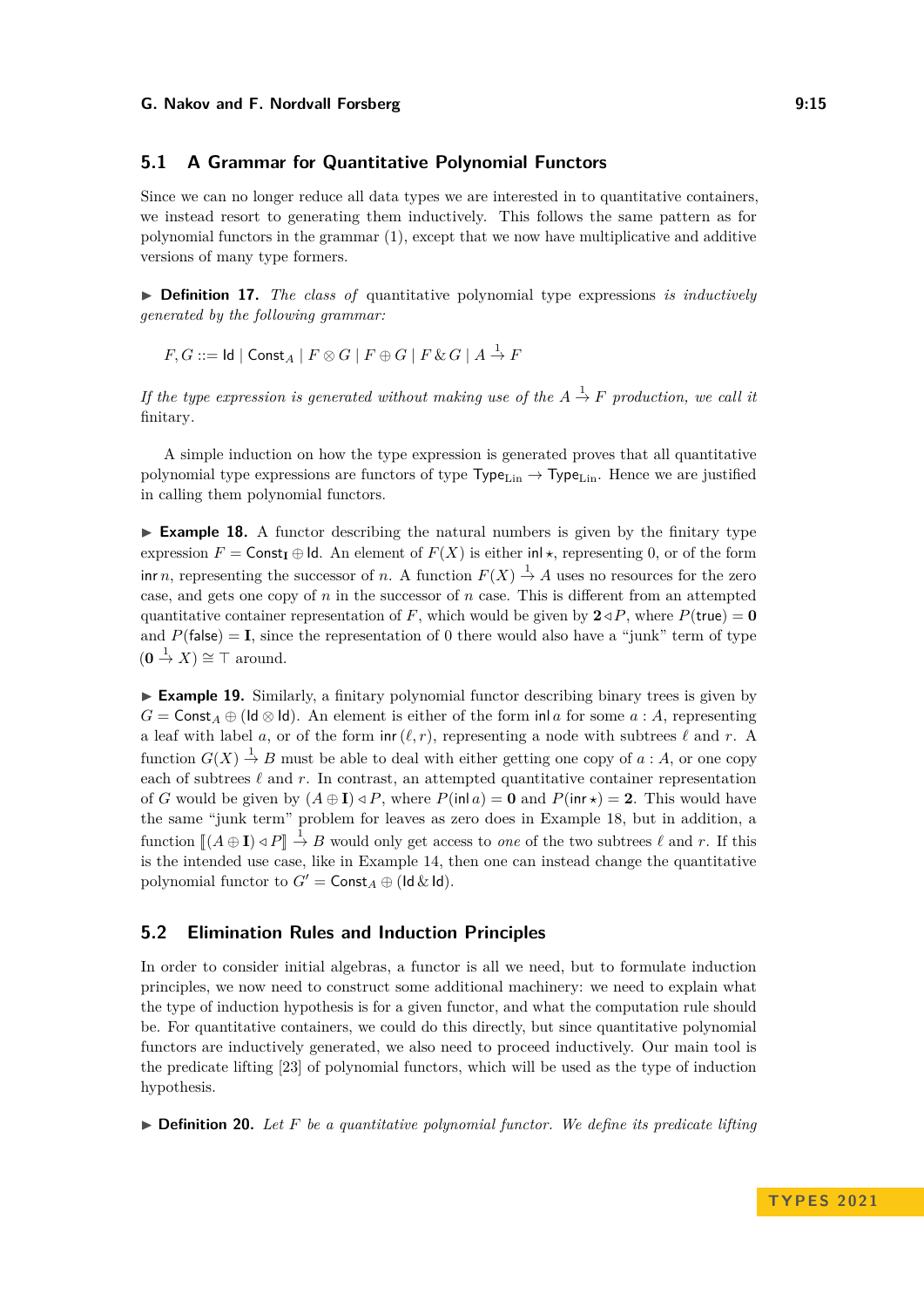$\widehat{F}: (Q : X \to \textsf{Type}) \to (F(X) \to \textsf{Type})$  *by induction on F*:

$$
d(Q, x) = Q(x)
$$
  
\n
$$
\widehat{\text{Const}}_A(Q, x) = (a \stackrel{!}{:} A) \otimes (a = x)
$$
  
\n
$$
\widehat{F \otimes G}(Q, x) = \widehat{F}(Q, \text{proj}_1 x) \otimes \widehat{G}(Q, \text{proj}_2 x)
$$
  
\n
$$
\widehat{F \oplus G}(Q, x) = ((x_1 \stackrel{0}{:} F(X)) \otimes (p \stackrel{!}{:} x = \text{inl } x_1) \otimes \widehat{F}(Q, x_1)) \oplus
$$
  
\n
$$
((x_2 \stackrel{0}{:} G(X)) \otimes (p \stackrel{!}{:} x = \text{inr } x_2) \otimes \widehat{G}(Q, x_2))
$$
  
\n
$$
\widehat{F \& G}(Q, x) = \widehat{F}(Q, \text{proj}_1 x) \& \widehat{G}(Q, \text{proj}_2 x)
$$
  
\n
$$
\widehat{A \xrightarrow{1}} F(Q, x) = (a \stackrel{!}{:} A) \rightarrow \widehat{F}(Q, x(a)).
$$

The lifting follows the same structure as the underlying functor. Note that we can use projections  $proj_i := \lambda x$ . let  $(x_1, x_2) = x$  in  $x_i$  in the  $F \otimes G$  case, as we are defining a type, and hence we are in the 0 fragment. The only possibly surprising case is the lifting of constant functors  $\widehat{\text{Const}_A}(Q, x) = (a \stackrel{1}{\cdot} A) \otimes (a = x);$  in a non-quantitative setting, this would be a complicated way to define  $\widehat{\text{Const}_A}(Q, x) = 1$ , since, in the language of homotopy type theory, singletons  $(a : A) \times (a = x)$  are contractible [\[36,](#page-21-9) Lem. 3.11.8]. However the point is that we get one "extra" copy *a* of *x* which can be used even when we have zero copies of *x* available. This is crucial for the proof of Lemma [24](#page-16-1) below.

We will use predicate liftings to formulate the notion of induction hypothesis for *F*algebras for a quantitative polynomial functor *F*. For formulating computation rules, we will furthermore make use of the following lemma, which states that each predicate lifting has a "functorial action" on *dependent* functions:

<span id="page-15-0"></span>▶ **Lemma 21.** Let F be a quantitative polynomial functor. If  $f : (x \stackrel{?}{:} X) \rightarrow Q(x)$  then we  $\hat{F}(f) : (y^{-1}F(X)) \to \hat{F}(Q, y)$ *. In addition, if*  $g: Y \to X$ *, then*  $\hat{F}(Q, F(g)(y)) = \hat{F}(Q, \hat{F}(g)(y))$  $\hat{F}(Q \circ q, y)$ *, and*  $\hat{F}(f \circ q) = \hat{F}(f) \circ F(q)$ .

The proof is again a simple induction on the buildup of *F*. Since there are no identity dependent functions or compositions of dependent functions in general for this fixed form, it does not make sense to ask for  $\widehat{F}$  to preserve neither identities or composition in general, beyond the "mixed"  $\widehat{F}-F$  preservation stated in the lemma. However Lemma [25](#page-16-2) below implies that  $\widehat{F}$  does preserve identities and compositions when these make sense.

We now have all the ingredients we need to define what it means for an algebra to support elimination and computation rules. Let *F* be a quantitative polynomial functor, and (*W, c*) an *F*-algebra. The dependent elimination rule (or induction principle) for *W*, for any predicate  $\vdash Q : W \to \text{Type}$ , is stated as follows:

<span id="page-15-1"></span>
$$
\frac{\vdash m : (y \stackrel{0}{\cdot} F(W)) \to \widehat{F}(Q, y) \stackrel{1}{\to} Q(c(y))}{\vdash \text{elim}(Q, m) : (x \stackrel{1}{\cdot} W) \to Q(x)}
$$
\n(4)

with computation rule  $\text{elim}(Q, m)(c(y)) = m y \left( \widehat{F}(\text{elim}(Q, m), y) \right)$ . Note how the computation rule is making use of the action of  $\widehat{F}$  on dependent functions from Lemma [21.](#page-15-0)

**Example 22.** Recall from Example [18](#page-14-1) that the quantitative polynomial functor  $F =$ Const<sub>I</sub>  $\oplus$  Id describes the data type of natural numbers. The type of induction hypothesis for zero :=  $c(\text{inl} \star)$  is, up to isomorphism,  $\widehat{F}(Q, \text{inl} \star) \cong \mathbf{I}$ , i.e., it contains no information, and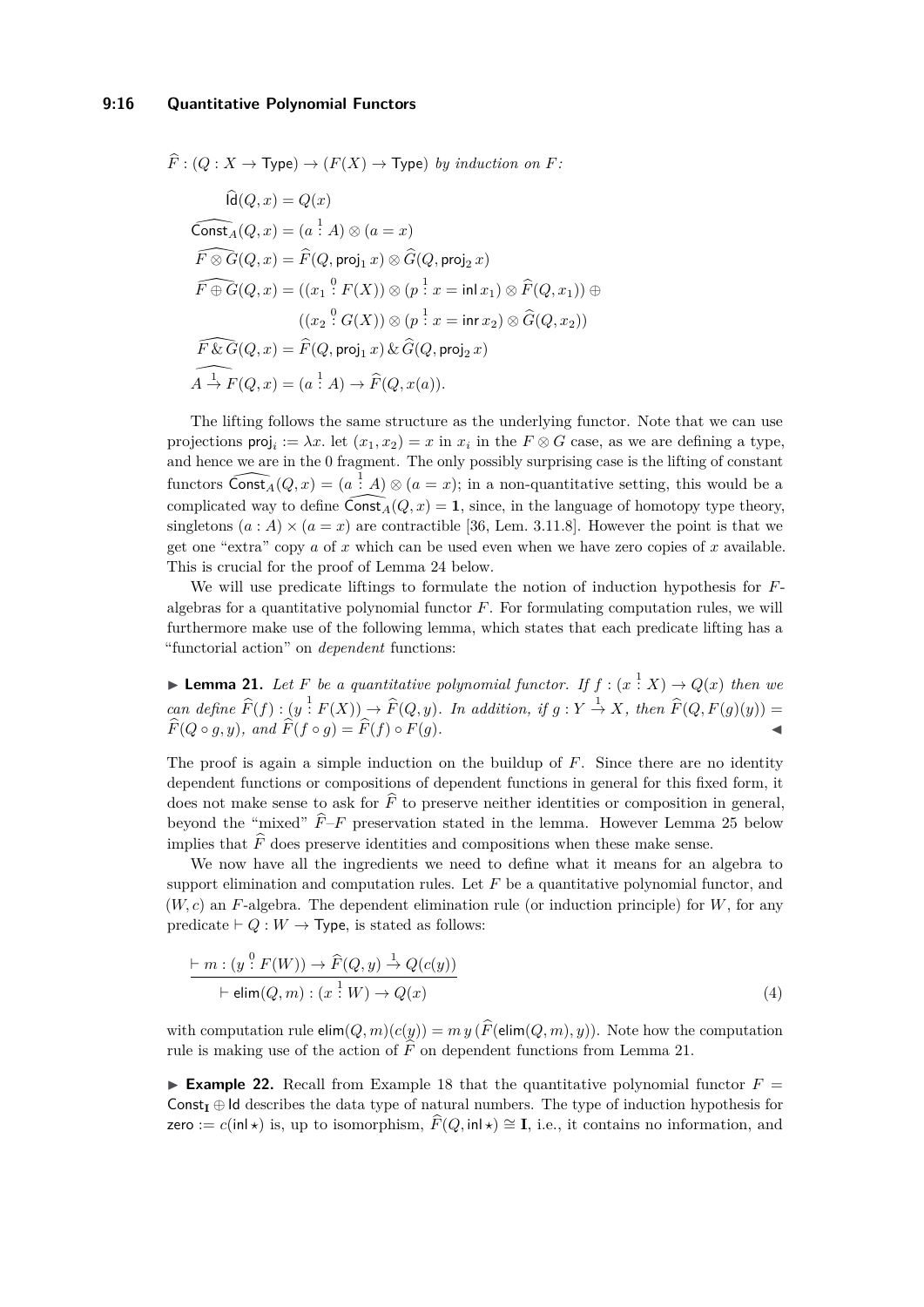the induction hypothesis for suc *n* := *c*(inr *n*) is isomorphic to  $\widehat{F}(Q, \text{inr } n) \cong \widehat{Id}(Q, n) = Q(n)$ , as expected. We would thus expect the induction principle to be familiarly stated as follows

$$
\frac{\vdash m_z : Q(\text{zero}) \quad \vdash m_s : (n \stackrel{0}{:} \mathbb{N}) \to Q(n) \stackrel{1}{\to} Q(\text{succ } n)}{\vdash \text{elim}(Q, m) : (x \stackrel{1}{:} \mathbb{N}) \to Q(x)}
$$

and indeed it can be, up to isomorphism. An important point is that when translating between  $m:(y^0: F(W)) \to \widehat{F}(Q, y) \stackrel{1}{\to} Q(c(y))$  and  $m_z$  and  $m_s$  as above, we cannot make case distinctions on  $y \nvert^0 F(W)$ , since we have zero copies of *y* available. Instead, we have to split on the  $\widehat{F}(Q, y)$  argument, which in turn will refine *y*. This is why the definition of  $\bar{F}\oplus \bar{G}(Q, x)$  is designed the way it is, rather than just giving cases for  $\widehat{F\oplus G}(Q, \text{in} | x_1)$  and  $\widehat{F} \oplus \widehat{G}(Q, \text{inr } x_2)$  directly.

▶ **Example 23.** The quantitative polynomial functor *G* = Const*<sup>A</sup>* ⊕(Id⊗Id) from Example [19](#page-14-2) describes binary trees. For leaves, we have  $\widehat{G}(Q, \text{inl } x) \cong (a \stackrel{!}{:} A) \otimes (a = x)$ , and for nodes we have  $\widehat{G}(Q, \text{inr } x) \cong Q(\text{proj}_1 x) \otimes Q(\text{proj}_2 x)$ . Hence the induction principle becomes

$$
\dfrac{\vdash m_l:(a \stackrel{1}{\cdot} A) \to Q(\mathsf{leaf}\,a) \quad \vdash m_n:(\ell \stackrel{0}{\cdot} \mathsf{Tree}_A) \to (r \stackrel{0}{\cdot} \mathsf{Tree}_A) \to Q(\ell) \stackrel{1}{\to} Q(r) \stackrel{1}{\to} Q(\mathsf{node}\,\ell\,r)}{\vdash \mathsf{elim}(Q,m):(t \stackrel{1}{\cdot} \mathsf{Tree}_A) \to Q(t)}
$$

Note how the method  $m_l$  gets one rather than zero copies of  $a : A$ , thanks to the definition of  $\widehat{G}(Q, \text{inl } x) \cong (a \stackrel{1}{\cdot} A) \otimes (a = x).$ 

We now aim to show that initiality and induction are equivalent also for quantitative polynomial functors. The proof follows the same pattern as Theorem [16,](#page-12-0) but we need some additional lemmas. Firstly, we need that *F* distributes over dependent tensor products of the form  $(w^0: W) \otimes Q$  in an appropriate sense:

<span id="page-16-1"></span>▶ **Lemma 24.** *For a quantitative polynomial functor F, we have*

$$
\mathsf{dist}_F: F((x \overset{0}{:} W) \otimes Q(x)) \overset{1}{\to} (y \overset{0}{:} F(W)) \otimes \widehat{F}(Q, y)
$$

*with*  $proj_1 \circ dist_F = F (proj_1)$  *as an equation in the 0-fragment.* 

Secondly, for deriving initiality from induction, we need that  $\widehat{F}$  basically reduces to  $F$  for constant predicates:

<span id="page-16-2"></span>▶ **Lemma 25.** *If*  $Q(x) = A$  *for every*  $x : X$ *, i.e.,*  $Q$  *is constant, then*  $\widehat{F}(Q, y) \cong F(A)$  *for every y* :  $F(X)$ *, and*  $\widehat{F}(f) \cong F(f)$  *for every*  $f : X \stackrel{1}{\rightarrow} A$ *.* 

Armed with these lemmas, we can now attack our main theorem:

<span id="page-16-0"></span>▶ **Theorem 26.** Let F be a quantitative polynomial functor and  $(W, c : F(W) \stackrel{1}{\rightarrow} W)$  an *F*-algebra. The algebra *W* is initial if and only if there is a term  $\text{elim}(Q, m)$  as in [\(4\)](#page-15-1) for every *w*<sup>0</sup>: *W* ⊢ *Q* : Type, satisfying the computation rule  $\text{elim}(Q, m)(c(y)) = m y \left( \widehat{F}(\text{elim}(Q, m), y) \right)$ .

**Proof.** Assuming that  $(W, c)$  is initial, and given  $m : (y^0 : F(W)) \to \widehat{F}(Q, y) \xrightarrow{1} Q(c(y))$ , we construct an *F*-algebra

$$
F((x^{0}, W) \otimes Q(x)) \xrightarrow{\text{dist}_{F}} (y^{0}, F(W)) \otimes \widehat{F}(Q, y) \xrightarrow{\langle c, m \rangle} (x^{0}, W) \otimes Q(x)
$$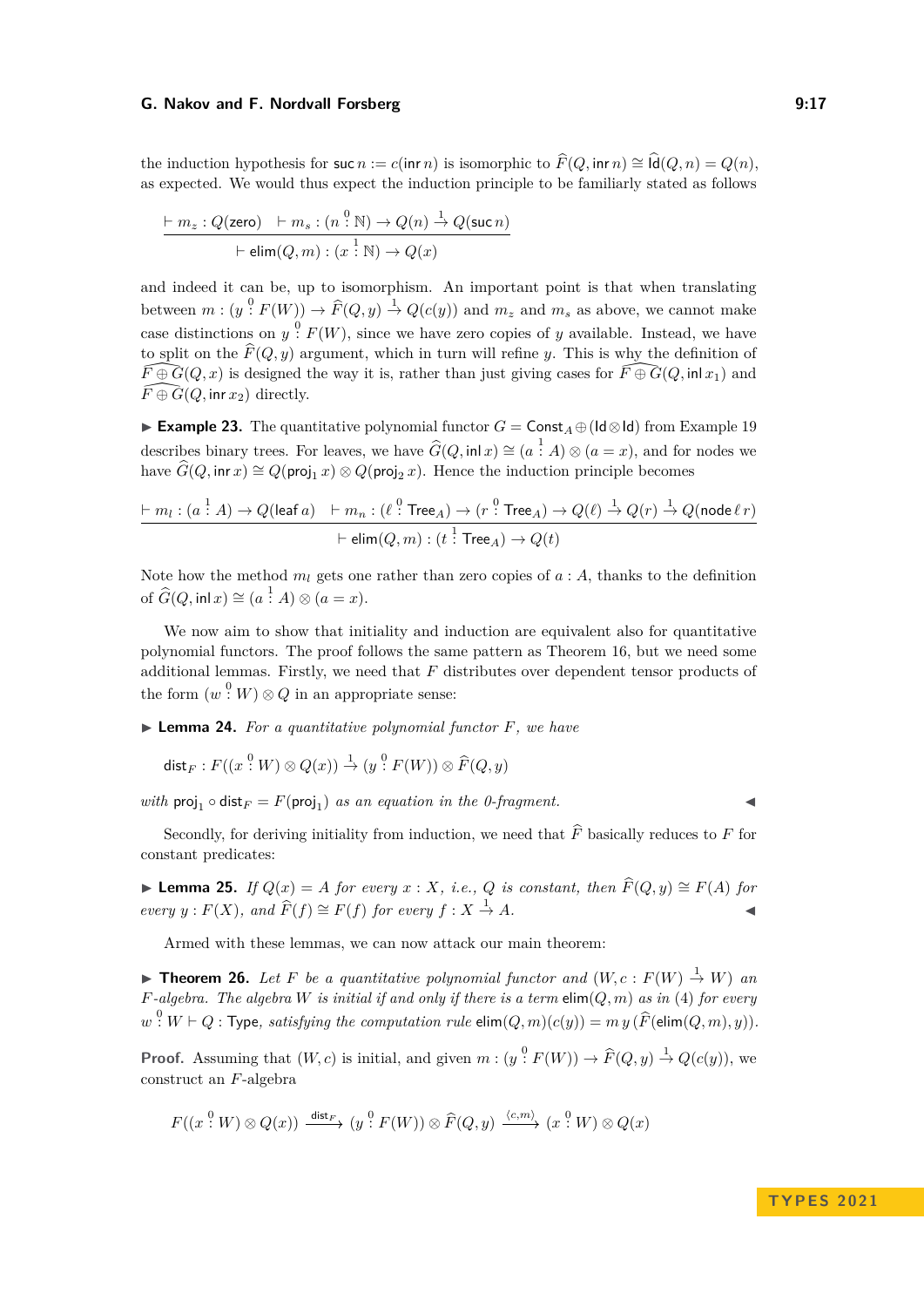### **9:18 Quantitative Polynomial Functors**

and by initiality, we get  $\text{fold}_{\langle c,m\rangle\circ\text{dist}_F}: W \stackrel{1}{\to} (x^0; W) \otimes Q(x)$ . By Lemma [24,](#page-16-1) the following  $\text{diagram commutes, meaning that } \text{proj}_1 \text{ is an algebra morphism from } (x \overset{0}{:} W) \otimes Q(x) \text{ to } W$ in the 0-fragment:

$$
F((x \stackrel{0}{\cdot} W) \otimes Q(x)) \xrightarrow{\text{dist}_F} (y \stackrel{0}{\cdot} F(W)) \otimes \widehat{F}(Q, y) \xrightarrow{\langle c, m \rangle} (x \stackrel{0}{\cdot} W) \otimes Q(x)
$$
  
\n
$$
\downarrow_{\text{proj}_1} F(W) \xrightarrow{\qquad \qquad \downarrow_{\text{proj}_1}} F(W) \xrightarrow{\qquad \qquad c} W
$$

Hence by uniqueness, we have  $proj_1 \circ fold_{\langle c,m \rangle \circ dist_F} = id$ , and hence we can define  $elim(Q, m) =$  $\textsf{proj}_2 \circ \textsf{fold}_{\langle c,m\rangle \circ \textsf{dist}_F} : (y^{-1} \ W) \to Q(y).$  The computation rule follows from the fact that fold is an *F*-algebra morphism, and the second part of Lemma [21.](#page-15-0) Conversely, using Lemma [25](#page-16-2) we can use the induction principle on a constant predicate to get a morphism  $W \stackrel{1}{\rightarrow} B$  for an *F*-algebra *B*. We prove uniqueness with another instantiation of the induction principle, together with function extensionality.

# **5.3 Initial Algebras of Finitary Quantitative Polynomial Functors in the Realisability Model**

Initial algebras of a polynomial functor  $F : C \to C$  need not necessarily exist for an arbitrary category C. When the category in question is  $\mathcal{S}et$ , however, the initial algebra  $\mu F$  always exists for polynomial functors. We show that a similar result holds for finitary quantitative polynomial functors in the quantitative CwF from Proposition [7.](#page-7-1) We refer to that category as the realisability model  $\mathcal{M}_r$ .

Semantic types in  $\mathcal{M}_r$  are interpreted by a collection of assemblies. Thus to construct the initial algebra of a quantitative polynomial functor  $F$ , we first need to define a type  $\mu F$ , endow it with a realisable structure map  $c : F(\mu F) \to \mu F$ , and finally show that the mediating morphism fold to any other *F*-algebra  $(X, \alpha : F(X) \to X)$  is realisable. For simplicity of notation, we present the construction as in the empty context.

Let  $\ddot{F}$  :  $\mathcal{S}et \rightarrow \mathcal{S}et$  designate the set functor obtained from F by replacing each linear connective with a Cartesian one. This is a polynomial functor, and hence has an initial algebra  $(\mu \tilde{F}, \tilde{c} : \tilde{F}(\mu \tilde{F}) \to \mu \tilde{F})$ . Our plan is to augment the  $\tilde{F}$ -initial algebra with realisability information following the structure of  $F$ . Denote by  $\bar{\mathbf{n}}$  the encoding of the numeral *n* using tupling and Booleans in the underlying *R*-LCA  $\mathcal{A} = \mathcal{P}(\mathbb{N})$  from Example [5.](#page-7-0)

<span id="page-17-0"></span>**Construction 27.** Let F be a quantitative polynomial functor and let  $(\mu \tilde{F}, \tilde{c} : \tilde{F}(\mu \tilde{F}) \rightarrow$  $\mu \tilde{F}$  be the initial algebra of  $\tilde{F}$  in Set. We define ( $\models_{\mu F} x$ )  $\subseteq A$  by induction on  $x \in \mu \tilde{F}$  and the buildup of *F*: it is sufficient to define  $a \models_{\mu F} \tilde{c}(y)$  for some  $y \in \tilde{F}(\mu \tilde{F})$ , assuming we have already defined the relation  $a' \vDash_{\mu F} z$  for all structurally smaller *z*.

- $\blacksquare$  if *F* = Id, then *y* ∈ |*µF*| and we have already defined ( $\models_{\mu}$  *x*) ⊆ A. We define  $a \vDash_{\mu F} \tilde{c}(y) \iff \exists b \in \mathcal{A}$ , such that  $b \vDash_{\mu F} y \land a = [\overline{1}, b].$
- $\blacksquare$  if *F* = Const<sub>*A*</sub>, then *y* ∈ |*A*| and we define  $a \models_{\mu} F \tilde{c}(y) \iff \exists b \in A$ , such that  $b \models_A f$  $y \wedge a = [\overline{2}, b].$
- if  $F = F' \otimes G'$ , then there are some  $y_1 \in |F'(\mu F)|$  and  $y_2 \in |G'(\mu F)|$ , such that  $y = (y_1, y_2)$ . Let  $a \vDash_{\mu F} \tilde{c}(y) \iff \exists b_1, b_2 \in \mathcal{A}$ , such that  $b_1 \vDash_{F'( \mu F)} y_1 \wedge b_2 \vDash_{G'( \mu F)} y_2 \wedge a = [\overline{3}, [b_1, b_2]]$
- if  $F = F' \oplus G'$ , there are  $y_1 \in |F'(\mu F)|$  and  $y_2 \in |G'(\mu F)|$ , such that  $y = \text{inl}(y_1)$  or  $y = \text{inr}(y_2)$ .

If  $y = \text{inl}(y_1)$ , let  $a \models_{\mu} F \tilde{c}(y) \iff \exists b_1 \in \mathcal{A}$ , such that  $b_1 \models_{F'( \mu F)} y_1 \land a = [\overline{4}, [T, b_1]]$ ; if  $y = \text{inr}(y_2)$ , let  $a \vDash_{\mu F} \tilde{c}(y) \iff \exists b_2 \in \mathcal{A}$ , such that  $b_2 \vDash_{G'( \mu F)} y_2 \land a = [\overline{4}, [F, b_2]]$ .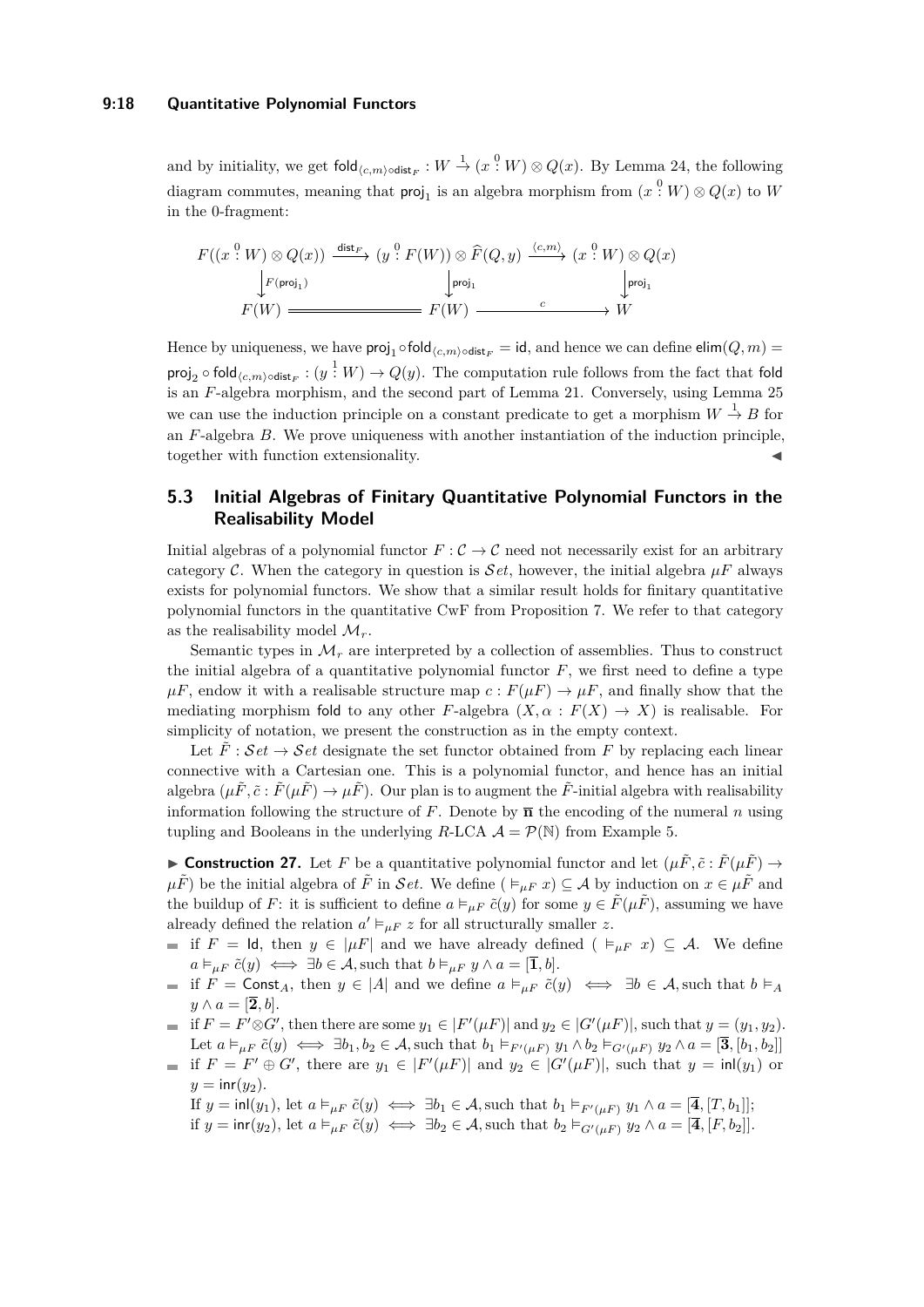- if  $F = F' \& G'$ , there are  $y_1 \in |F'(\mu F)|$  and  $y_2 \in |G'(\mu F)|$ , such that  $y = (y_1, y_2)$ . Let  $a \models_{\mu F} \tilde{c}(y) \iff \exists b_1, b_2 \in \mathcal{A}$ , such that  $b_1 \models_{F'( \mu F)} y_1 \wedge b_2 \models_{G'( \mu F)} y_2 \wedge a =$  $[\bar{5}, \text{case}(b_1, b_2)].$
- if  $F = A \stackrel{1}{\rightarrow} F'$ , then  $y \in |A \rightarrow F(\mu F)|$ . Let  $a \models_{\mu F} \tilde{c}(y) \iff \exists b \in \mathcal{A}, \text{s.t. } (\forall i \in A \ \forall a_i \in \mathcal{A})$  $\mathcal{A}, a_i \vDash_A i \implies b \cdot a_i \vDash_{F'( \mu F)} y(i) \wedge a = [\overline{6}, b].$

The only perhaps slightly odd case is for the function space  $F = A \stackrel{1}{\rightarrow} F'$ , which is obtained through unwinding the definition of a realisable function. The following lemma is easily provable by induction on the buildup of *F*, using combinatory completeness to define the realisers.

 $\blacktriangleright$  **Lemma 28.** Let F be a quantitative polynomial functor and  $\mu$ F be constructed as in *Construction* [27.](#page-17-0) Then the function  $c: F(\mu) \to \mu$  *is realisable.* 

Similarly, we can prove that the mediating morphism fold is realisable by induction on its argument  $x \in \mu \tilde{F}$ , when *F* is finitary, i.e., when the rule  $A \stackrel{1}{\rightarrow} F'$  is omitted. This is making essential use of the fact that fold is an  $\tilde{F}$ -algebra morphism in Set.

<span id="page-18-0"></span> $\blacktriangleright$  **Lemma 29.** Let F be a finitary quantitative polynomial functor, and  $(X, \alpha : F(X) \to X)$ *be an F-algebra. Then the map* fold :  $\mu F \rightarrow X$  *is realisable.* 

It is important to understand why we had to assume that *F* was finitary: given a function  $y \in (A \xrightarrow{1} F'(\mu F))$ , s.t.  $x = c(y)$ , we get a family of realisers  $\{a_i | a_i \vDash_{F'(\mu F)} \text{fold}(y(i))\}_{i \in [A]}$ by the induction hypothesis. However, we have to construct a realiser for  $\text{fold}(c(y))$  itself that is, we have to find some  $b \in \mathcal{A}$ , s.t.  $\forall i \in |\mathcal{A}|$  if  $d \models_A i$ , then  $b \cdot d = a_i$ . But there is no general construction for such a *b*, because there is no guarantee that the function  $i \mapsto a_i$  is linear, or even computable.

Even though there might be elements without realisers in our assemblies in general, we can show by induction that elements in  $|\mu F|$  have realisers, for finitary quantitative polynomial functors  $F$ , assuming of course that  $F$  is not constructed from  $Const_A$  for some  $A$  with elements without realisers. We have to restrict ourselves to finitary quantitative polynomial functors for the same reason as in the proof of Lemma [29:](#page-18-0) the induction hypothesis for  $F = A \stackrel{1}{\rightarrow} F'$  only gives us a collection of realisers, but no computable function that selects one for every realiser of  $a \in |A|$ .

▶ **Proposition 30.** *Let F be a finitary quantitative polynomial functor such that if F was generated using a* Const<sub>A</sub> *rule, then every*  $x \in |A|$  *has a realiser. Then every element*  $x \in |\mu F|$  $has a realiser.$ 

Altogether, we have now shown how to interpret the type  $\mu F$  as an assembly by making use of the initial algebra of  $\tilde{F}$  in Set, and how both the algebra map  $c: F(\mu F) \to \mu F$  and the unique mediating morphism fold :  $\mu F \to X$  are realisable, the latter if *F* is finitary. Furthermore, if built from components where every element has a realiser, the initial algebra will retain this property, which is often important for reasoning about terms in the model. Hence initial algebras of finitary quantitative polynomial functors are supported in the realisability model  $\mathcal{M}_r$ .

# **6 Conclusions and Future Work**

We have given the first principled account of data types in quantitative type theory. This is necessary, since many established facts about ordinary data types, such as the universal applicability of containers to represent all strictly positive type formers, do not carry over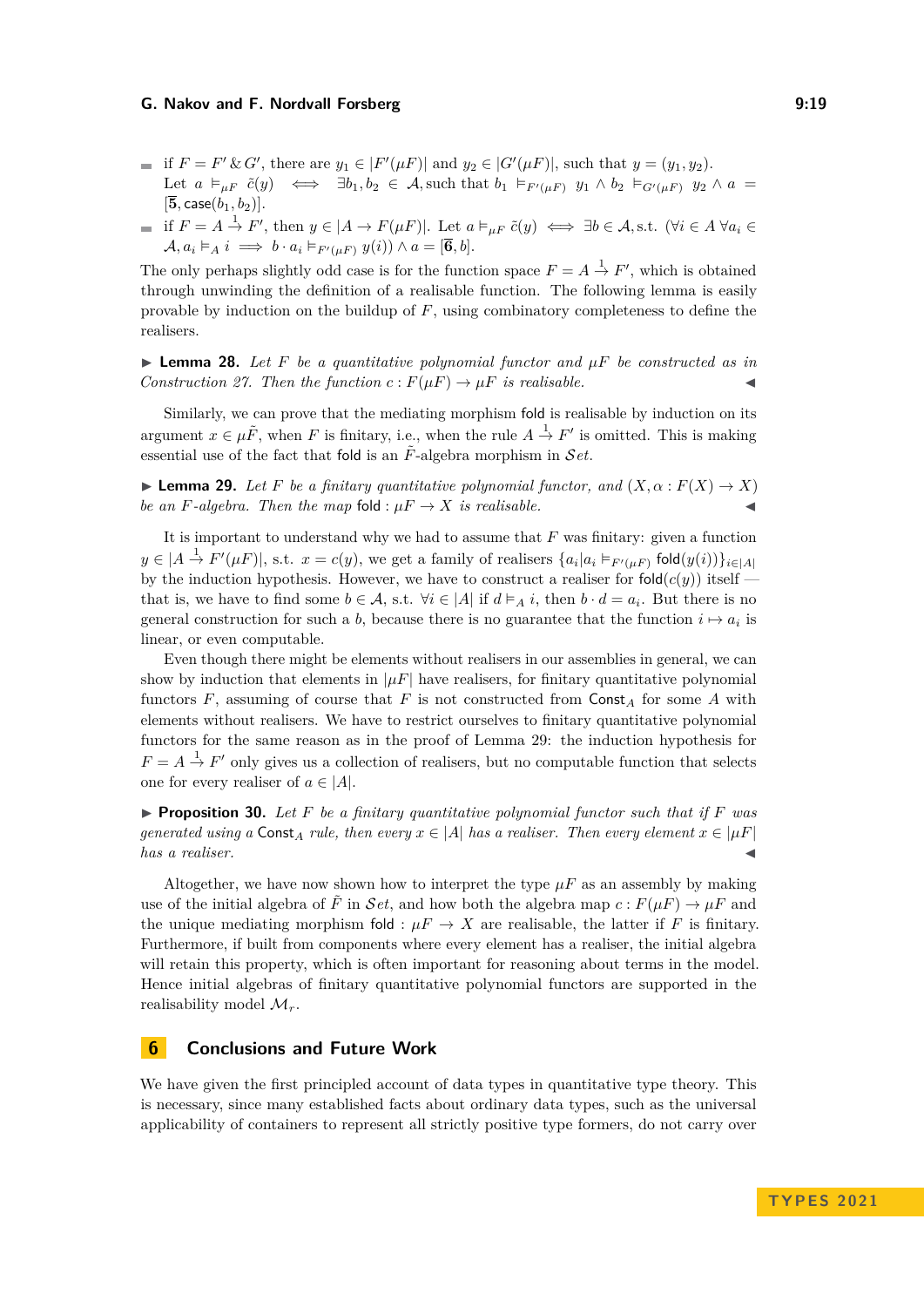# **9:20 Quantitative Polynomial Functors**

to the quantitative setting. Instead we have considered quantitative polynomial functors inductively generated by a grammar. By firstly reducing elimination rules to initiality, and then concretely constructing initial algebras in the model, we have shown how finitary data types can be given semantics in a linear realisability model of QTT. This gives a precise mathematical meaning to a subset of the data types that can be defined in Idris 2, and reassurance that they are canonical, in the sense that they satisfy the universal property of initiality.

The equivalence between elimination rules and initiality works for arbitrary quantitative polynomial functors, but our proof of the existence of initial algebras in the realisability model is restricted to finitary quantitative polynomial functors. We conjecture that also infinitary data types are supported in this model, but this result is out of reach of our current proof method. Our data types are also functors on categories of *closed* types, and correspondingly we only derive induction principles in empty contexts; it would be good to relax this restriction. y Going beyond simple polynomial functors, we believe it should be possible to adapt Gambino and Hyland's reduction of the existence of initial algebras of indexed containers to the existence of initial algebras of containers [\[18\]](#page-20-5) to the quantitative setting, at least with an extensional identity type. It seems as if the proof should extend to quantitative polynomial functors as well, with some more work. However going further, Kaposi and Kovács have had great success describing and modelling quotient and higher inductive-inductive types using a notion of signature based on internal categories with families to model the intricate dependencies between different constructors [\[27,](#page-21-10) [28,](#page-21-11) [26\]](#page-21-12). It would be interesting to see if a similar approach of internal type theory [\[14\]](#page-20-12) using *quantitative* categories with families could also work to describe more expressive data types in the setting of QTT.

#### **References**

- <span id="page-19-3"></span>**1** Michael Abbott, Thorsten Altenkirch, and Neil Ghani. Categories of containers. In Andrew D. Gordon, editor, *Foundations of Software Science and Computation Structures*, pages 23–38. Springer, 2003. [doi:10.1007/3-540-36576-1\\_2](http://dx.doi.org/10.1007/3-540-36576-1_2).
- <span id="page-19-4"></span>**2** Michael Abbott, Thorsten Altenkirch, and Neil Ghani. Containers: Constructing strictly positive types. *Theoretical Computer Science*, 342(1):3–27, 2005. [doi:10.1016/j.tcs.2005.](http://dx.doi.org/10.1016/j.tcs.2005.06.002) [06.002](http://dx.doi.org/10.1016/j.tcs.2005.06.002).
- <span id="page-19-6"></span>**3** Andreas Abel and Jean-Philippe Bernardy. A unified view of modalities in type systems. *Proceedings of the ACM on Programming Languages*, 4(ICFP):1–28, 2020. [doi:10.1145/](http://dx.doi.org/10.1145/3408972) [3408972](http://dx.doi.org/10.1145/3408972).
- <span id="page-19-7"></span>**4** Samson Abramsky, Esfandiar Haghverdi, and Philip Scott. Geometry of interaction and linear combinatory algebras. *Mathematical Structures in Computer Science*, 12(5):625–665, 2002. [doi:10.1017/S0960129502003730](http://dx.doi.org/10.1017/S0960129502003730).
- <span id="page-19-0"></span>**5** Thorsten Altenkirch, Paolo Capriotti, Gabe Dijkstra, Nicolai Kraus, and Fredrik Nordvall Forsberg. Quotient inductive-inductive types. In Christel Baier and Ugo Dal Lago, editors, *Foundations of Software Science and Computation Structures*, Lecture Notes in Computer Science, pages 293–310. Springer, Heidelberg, 2018. [doi:10.1007/978-3-319-89366-2\\_16](http://dx.doi.org/10.1007/978-3-319-89366-2_16).
- <span id="page-19-1"></span>**6** Robert Atkey. Syntax and semantics of quantitative type theory. In *Proceedings of the 33rd Annual ACM/IEEE Symposium on Logic in Computer Science - LICS '18*, pages 56–65. ACM Press, 2018. [doi:10.1145/3209108.3209189](http://dx.doi.org/10.1145/3209108.3209189).
- <span id="page-19-5"></span>**7** Steve Awodey, Nicola Gambino, and Kristina Sojakova. Homotopy-initial algebras in type theory. *Journal of the ACM*, 63(6), 2017. [doi:10.1145/3006383](http://dx.doi.org/10.1145/3006383).
- <span id="page-19-2"></span>**8** Edwin Brady. Idris 2: Quantitative Type Theory in Practice. In Anders Møller and Manu Sridharan, editors, *35th European Conference on Object-Oriented Programming (ECOOP 2021)*,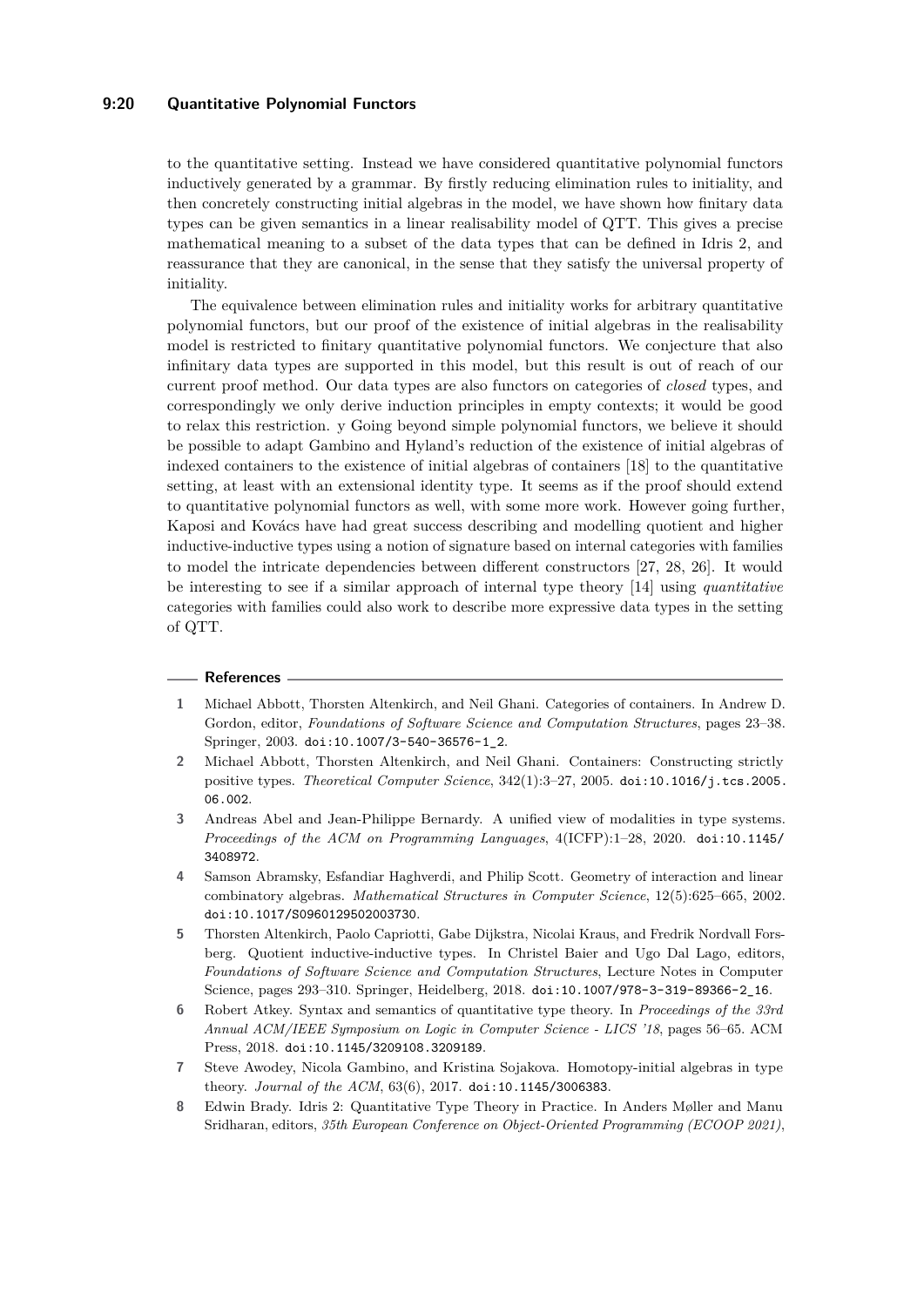volume 194 of *Leibniz International Proceedings in Informatics (LIPIcs)*, pages 9:1–9:26. Schloss Dagstuhl – Leibniz-Zentrum für Informatik, 2021. [doi:10.4230/LIPIcs.ECOOP.2021.9](http://dx.doi.org/10.4230/LIPIcs.ECOOP.2021.9).

- <span id="page-20-9"></span>**9** Iliano Cervesato and Frank Pfenning. A Linear Logical Framework. *Information and Computation*, 179(1):19–75, 2002. [doi:10.1006/inco.2001.2951](http://dx.doi.org/10.1006/inco.2001.2951).
- <span id="page-20-11"></span>**10** Pritam Choudhury, Harley Eades III, Richard A. Eisenberg, and Stephanie Weirich. A graded dependent type system with a usage-aware semantics. *Proc. ACM Program. Lang.*, 5(POPL):1–32, 2021. [doi:10.1145/3434331](http://dx.doi.org/10.1145/3434331).
- <span id="page-20-1"></span>**11** Cyril Cohen, Thierry Coquand, Simon Huber, and Anders Mörtberg. Cubical type theory: A constructive interpretation of the univalence axiom. In Tarmo Uustalu, editor, *21st International Conference on Types for Proofs and Programs (TYPES 2015)*, volume 69 of *Leibniz International Proceedings in Informatics (LIPIcs)*, pages 5:1–5:34, Dagstuhl, Germany, 2018. Schloss Dagstuhl–Leibniz-Zentrum fuer Informatik. [doi:10.4230/LIPIcs.TYPES.2015.](http://dx.doi.org/10.4230/LIPIcs.TYPES.2015.5) [5](http://dx.doi.org/10.4230/LIPIcs.TYPES.2015.5).
- <span id="page-20-2"></span>**12** Thierry Coquand, Simon Huber, and Anders Mörtberg. On higher inductive types in cubical type theory. In *Proceedings of the 33rd Annual ACM/IEEE Symposium on Logic in Computer Science*, LICS '18, pages 255–264. Association for Computing Machinery, 2018. [doi:10.1145/](http://dx.doi.org/10.1145/3209108.3209197) [3209108.3209197](http://dx.doi.org/10.1145/3209108.3209197).
- <span id="page-20-0"></span>**13** Thierry Coquand and Christine Paulin. Inductively defined types. In Per Martin-Löf and Grigori Mints, editors, *COLOG-88*, pages 50–66. Springer, 1990. [doi:10.1007/](http://dx.doi.org/10.1007/3-540-52335-9_47) [3-540-52335-9\\_47](http://dx.doi.org/10.1007/3-540-52335-9_47).
- <span id="page-20-12"></span>**14** Peter Dybjer. Internal type theory. In *Lecture Notes in Computer Science*, volume 1158 LNCS, pages 120–134. Springer, Berlin, Heidelberg, 1996. [doi:10.1007/3-540-61780-9\\_66](http://dx.doi.org/10.1007/3-540-61780-9_66).
- <span id="page-20-7"></span>**15** Peter Dybjer. Representing inductively defined sets by wellorderings in Martin-Löf's type theory. *Theoretical Computer Science*, 176(1):329–335, 1997. [doi:10.1016/S0304-3975\(96\)00145-4](http://dx.doi.org/10.1016/S0304-3975(96)00145-4).
- <span id="page-20-15"></span>**16** Peter Dybjer and Anton Setzer. Induction–recursion and initial algebras. *Annals of Pure and Applied Logic*, 124(1):1–47, 2003. [doi:10.1016/S0168-0072\(02\)00096-9](http://dx.doi.org/10.1016/S0168-0072(02)00096-9).
- <span id="page-20-10"></span>**17** Peng Fu, Kohei Kishida, and Peter Selinger. Linear Dependent Type Theory for Quantum Programming Languages: Extended Abstract. In *Proceedings of the 35th Annual ACM/IEEE Symposium on Logic in Computer Science, LICS 2020: Proceedings of the 35th Annual ACM/IEEE Symposium on Logic in Computer Science*, pages 440–453. Association for Computing Machinery, 2020. [doi:10.1145/3373718.3394765](http://dx.doi.org/10.1145/3373718.3394765).
- <span id="page-20-5"></span>**18** Nicola Gambino and Martin Hyland. Wellfounded Trees and Dependent Polynomial Functors. In Stefano Berardi, Mario Coppo, and Ferruccio Damiani, editors, *Types for Proofs and Programs, TYPES 2003*, volume 3085 of *Lecture Notes in Computer Science*, pages 210–225. Springer, Berlin, Heidelberg, 2003. [doi:10.1007/978-3-540-24849-1\\_14](http://dx.doi.org/10.1007/978-3-540-24849-1_14).
- <span id="page-20-6"></span>**19** Nicola Gambino and Joachim Kock. Polynomial functors and polynomial monads. *Mathematical Proceedings of the Cambridge Philosophical Society*, 154(1):153–192, 2013. [doi:10.1017/](http://dx.doi.org/10.1017/S0305004112000394) [S0305004112000394](http://dx.doi.org/10.1017/S0305004112000394).
- <span id="page-20-3"></span>**20** Jean-Yves Girard. Linear logic. *Theoretical Computer Science*, 50(1):1–101, 1987. [doi:](http://dx.doi.org/10.1016/0304-3975(87)90045-4) [10.1016/0304-3975\(87\)90045-4](http://dx.doi.org/10.1016/0304-3975(87)90045-4).
- <span id="page-20-14"></span>**21** Peter Hancock and Pierre Hyvernat. Programming interfaces and basic topology. *Annals of Pure and Applied Logic*, 137(1-3):189–239, 2006. [doi:10.1016/j.apal.2005.05.022](http://dx.doi.org/10.1016/j.apal.2005.05.022).
- <span id="page-20-4"></span>**22** Peter Hancock and Anton Setzer. Interactive Programs in Dependent Type Theory. In Peter Clote and Helmut Schwichtenberg, editors, *Computer Science Logic, CSL 2000*, volume 1862 of *Lecture Notes in Computer Science*, pages 317–331. Springer, Berlin, Heidelberg, 2000. [doi:10.1007/3-540-44622-2\\_21](http://dx.doi.org/10.1007/3-540-44622-2_21).
- <span id="page-20-8"></span>**23** Claudio Hermida and Bart Jacobs. Structural Induction and Coinduction in a Fibrational Setting. *Information and Computation*, 145(2):107–152, 1998. [doi:10.1006/inco.1998.2725](http://dx.doi.org/10.1006/inco.1998.2725).
- <span id="page-20-13"></span>**24** Naohiko Hoshino. Linear Realizability. In *Computer Science Logic*, volume 4646 LNCS, pages 420–434. Springer, Berlin, Heidelberg, Berlin, Heidelberg, 2007. [doi:10.1007/](http://dx.doi.org/10.1007/978-3-540-74915-8_32) [978-3-540-74915-8\\_32](http://dx.doi.org/10.1007/978-3-540-74915-8_32).